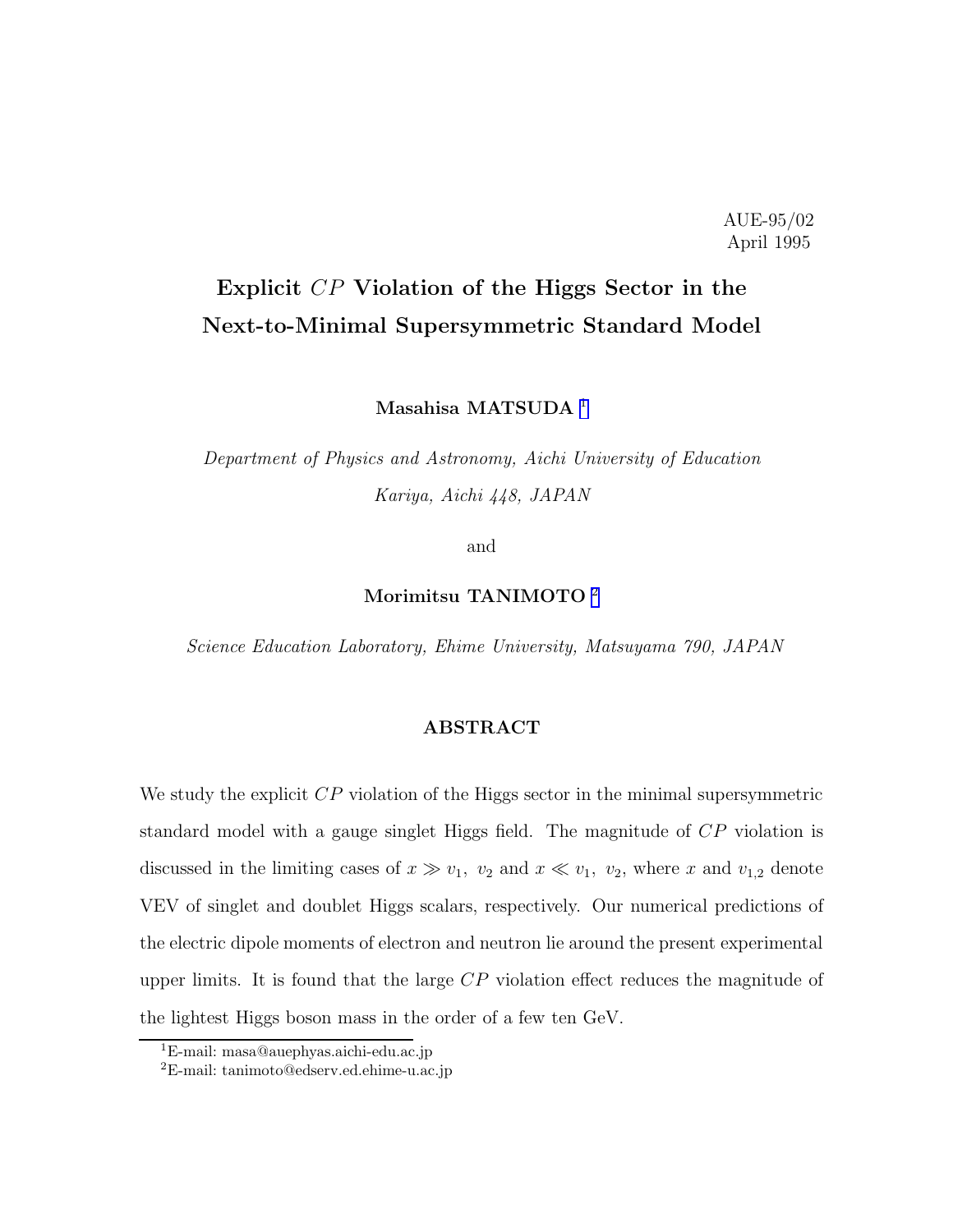#### 1. Introduction

The physics of CP violation has attracted much recent attention in the light that the B-factory will go on line in the near future at KEK and SLAC. The central subject of the B-factory is the test of the standard model(SM), in which the origin of  $CP$ violation is reduced to the phase in the Kobayashi-Maskawa matrix[1]. However, there has been a general interest in considering other approaches to  $\mathbb{CP}$  violation since many alternate sources exist. The attractive extension of the standard Higgs sector is the two Higgs doublet model(THDM)[2], yielding both charged and neutral Higgs bosons as physical states. The THDM with the soft breaking term of the discrete symmetry demonstrates explicit or spontaneous  $\mathbb{CP}$  violation [3,4,5]. On the other hand, the recent measurements of the gauge couplings at  $M_Z$  scale suggest the minimal supersymmetric standard model(MSSM) is a good candidate beyond the standard model in the standpoint of the unification  $[6]$ . In this model, CP violation has been investigated with the soft symmetry breaking terms  $[7]$  since there is no  $\mathbb{CP}$  violating source in the Higgs sector at the tree level although two Higgs doublets exist[2]. However, the spontaneous CP violation could occur in the neutral Higgs exchange through a one-loop potential suggested by Maekawa[8] in the MSSM. Unfortunately, the scenario to violate  $CP$  spontaneously by radiative correction requires a lighter Higgs boson mass [9,10] than its lower limit obtained at LEP[11].

The spontaneous CP violation in the extended supersymmetric model was discussed by some authors[12,13,14]. The most challenging approach is to add a gauge singlet Higgs field N to the MSSM. This next-to-MSSM(NMSSM) was studied by many authors especially in the interests of mass spectra of Higgs sectors[15,16]. The detailed analysis of the mass spectra in this model was studied by Ellis et al. [16], in which  $CP$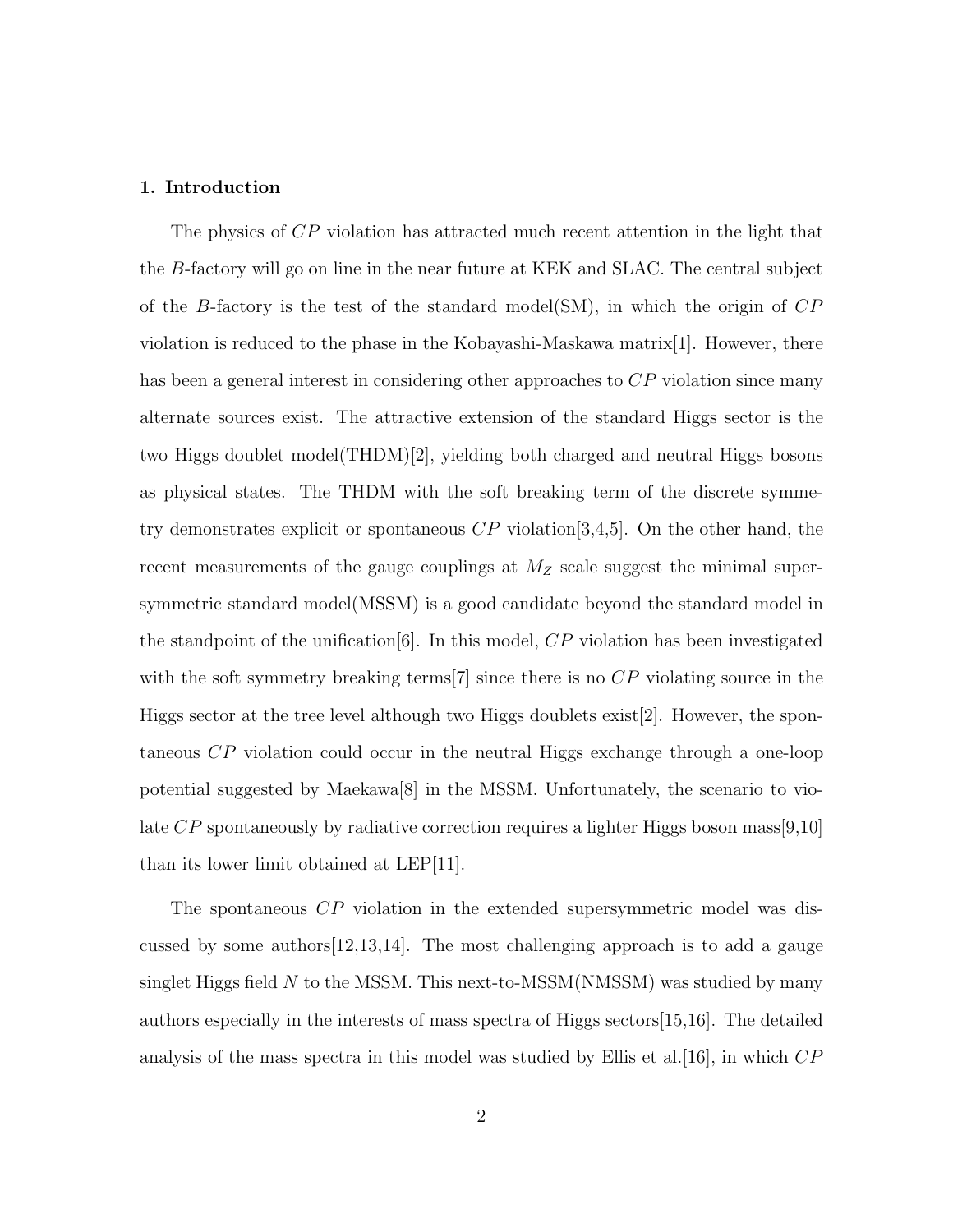violation in the Higgs sector was neglected. Although there is a "NO-GO" theorem of the spontaneous  $\mathbb{CP}$  violation in the NMSSM[13], the radiative correction may open the way to cause the spontaneous  $CP$  violation as shown by Babu and Barr[14]. In this scenario, the light Higgs boson is also unavoidable. On the other hand, additional singlet  $N$  could cause explicit  $CP$  violation in the Higgs sector even at tree level. In this paper, we study the explicit CP violation of the Higgs sector in the NMSSM phenomenologically. The lightest Higgs boson could be heavier than the  $Z<sup>0</sup>$  boson by including radiative corrections.

In section 2, the explicit  $\overline{CP}$  violation is studied with the Higgs potential in general. In section 3, the magnitude of the explicit  $\mathbb{CP}$  violation is discussed in the special limiting cases of the vacuum expectation values(VEV) of the singlet Higgs boson N. In section 4, the numerical results are discussed by using the recent experimental bounds such as masses of Higgs scalars and the electric dipole moments of neutron and electron. Section 5 is devoted to summary.

#### 2. Explicit CP violation in Higgs Potential

In order to give masses to all the quarks and leptons, and to cancel gauge anomalies, at least two Higgs doublets  $H_1$ ,  $H_2$  are required in a supersymmetric version of the standard model[7]. Our discussing model is the MSSM to which a gauge singlet Higgs scalar N has been added with the requirement that the superpotential contains only cubic terms[15,16] as follows:

$$
W = h_U Q u^c H_2 + h_D Q d^c H_1 + h_E L e^c H_1 + \lambda H_1 H_2 N - \frac{1}{3} k N^3 + \cdots,
$$
 (1)

where  $Q, L, u^c, d^c$  and  $e^c$  are usual notations of quarks and leptons, and the ellipsis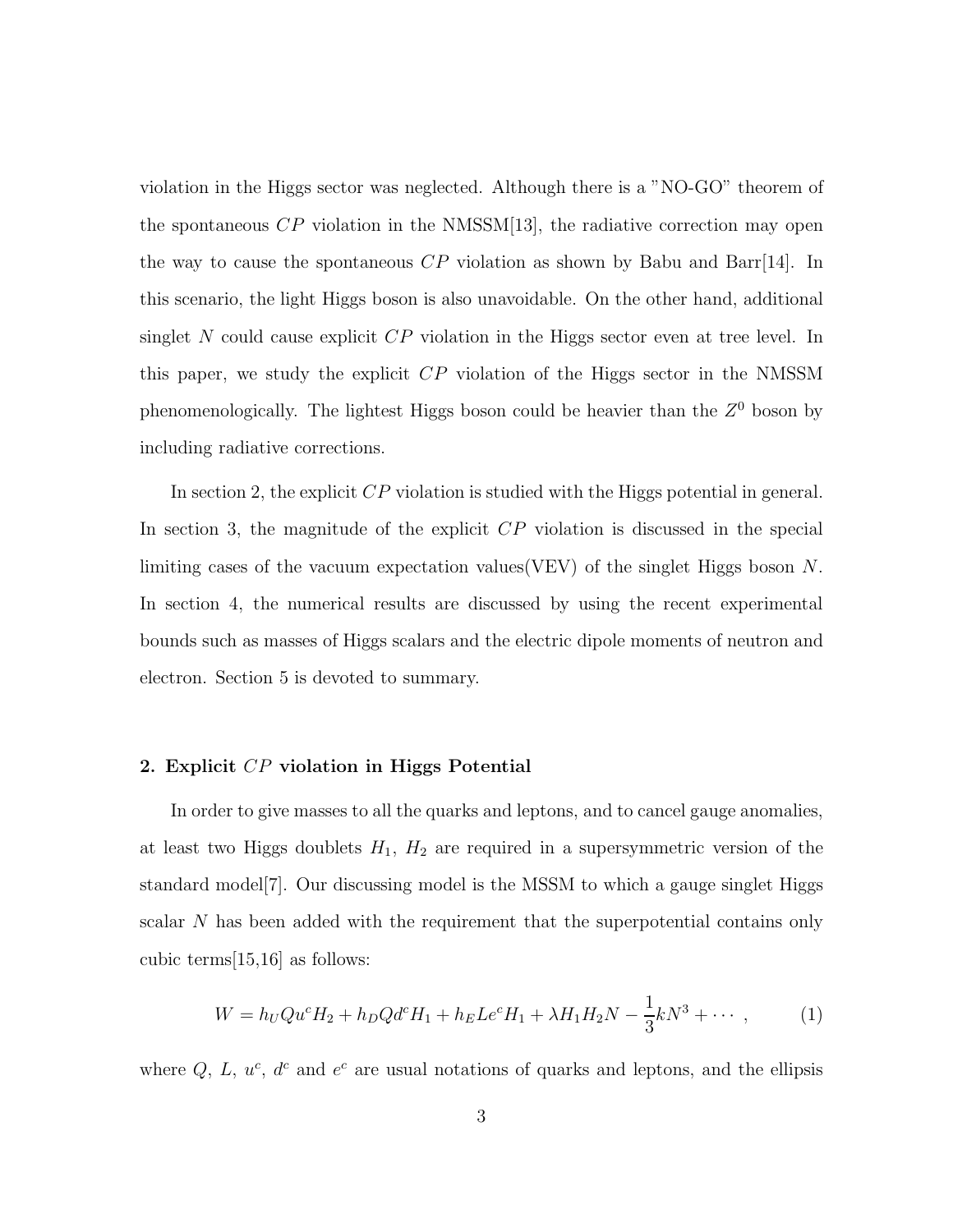stands for possible nonrenormalizable terms. The effective scalar potential is given as

$$
V_{\text{Higgs}} = V_F + V_D + V_{soft} \,, \tag{2}
$$

$$
V_F = |\lambda|^2 [(|H_1|^2 + |H_2|^2)|N|^2 + |H_1H_2|^2] + |k|^2 |N|^4
$$

$$
-(\lambda k^* H_1 H_2 N^{*2} + H.c.) - |\lambda|^2 (H_1^0 H_2^0 H^{+*} H^{-*} + H.c.) ,
$$
 (3)

$$
V_D = \frac{g^2}{8} (H_2^{\dagger} \hat{\sigma} H_2 + H_1^{\dagger} \hat{\sigma} H_1)^2 + \frac{g^{\prime 2}}{8} (|H_2|^2 - |H_1|^2)^2 , \qquad (4)
$$

$$
V_{soft} = m_{H_1}^2 |H_1|^2 + m_{H_2}^2 |H_2|^2 + m_N^2 |N|^2 - (\lambda A_\lambda H_1 H_2 N + H.c.)
$$
  
 
$$
- (\frac{1}{3} k A_k N^3 + H.c.) ,
$$
 (5)

where  $H_1 \equiv (H_1^0, H^-), H_2 \equiv (H^+, H_2^0), H_1 H_2 \equiv H_1^0 H_2^0 - H^- H^+$  and  $\hat{\sigma} \equiv (\sigma^1, \sigma^2, \sigma^3)$ . The radiative effect of the top-quark and top-squark is significant for the mass spectra of the Higgs bosons as pointed out by some authors in the MSSM[17]. This leading-log radiatively induced potential is given as follows:

$$
V_{\rm top} = \frac{3}{16\pi^2} \left[ (h_t^2 |H_2|^2 + M_{sq}^2)^2 \ln \frac{(h_t^2 |H_2|^2 + M_{sq}^2)}{Q^2} - h_t^4 |H_2|^4 \ln \frac{h_t^2 |H_2|^2}{Q^2} \right],\tag{6}
$$

where we have assumed degenerate squarks:  $M_{\tilde{t}_L} = M_{\tilde{t}_R} = M_{sq} \gg m_t$ . The potential  $V_{\text{top}}$  should be added to  $V_{\text{Higgs}}$  in eq.(2).

In general,  $\lambda$ ,  $k$ ,  $A_{\lambda}$  and  $A_k$  are complex, however, by redefining the global phase of the fields  $H_2$  and  $N$ , we can take

$$
\lambda A_{\lambda} \ge 0 , \qquad k A_k \ge 0 , \qquad (7)
$$

without loss of any generality. If we allow  $\mathbb{CP}$  violation explicitly in the Higgs scalar sector,  $\lambda k^*$  is a complex.

The VEV of the Higgs potential  $V_{\rm Higgs}$  is composed of the neutral sector and the charged sector written as

$$
\langle V_{\text{Higgs}}\rangle = \langle V_{\text{neutral}}\rangle + \langle V_{\text{charged}}\rangle \tag{8}
$$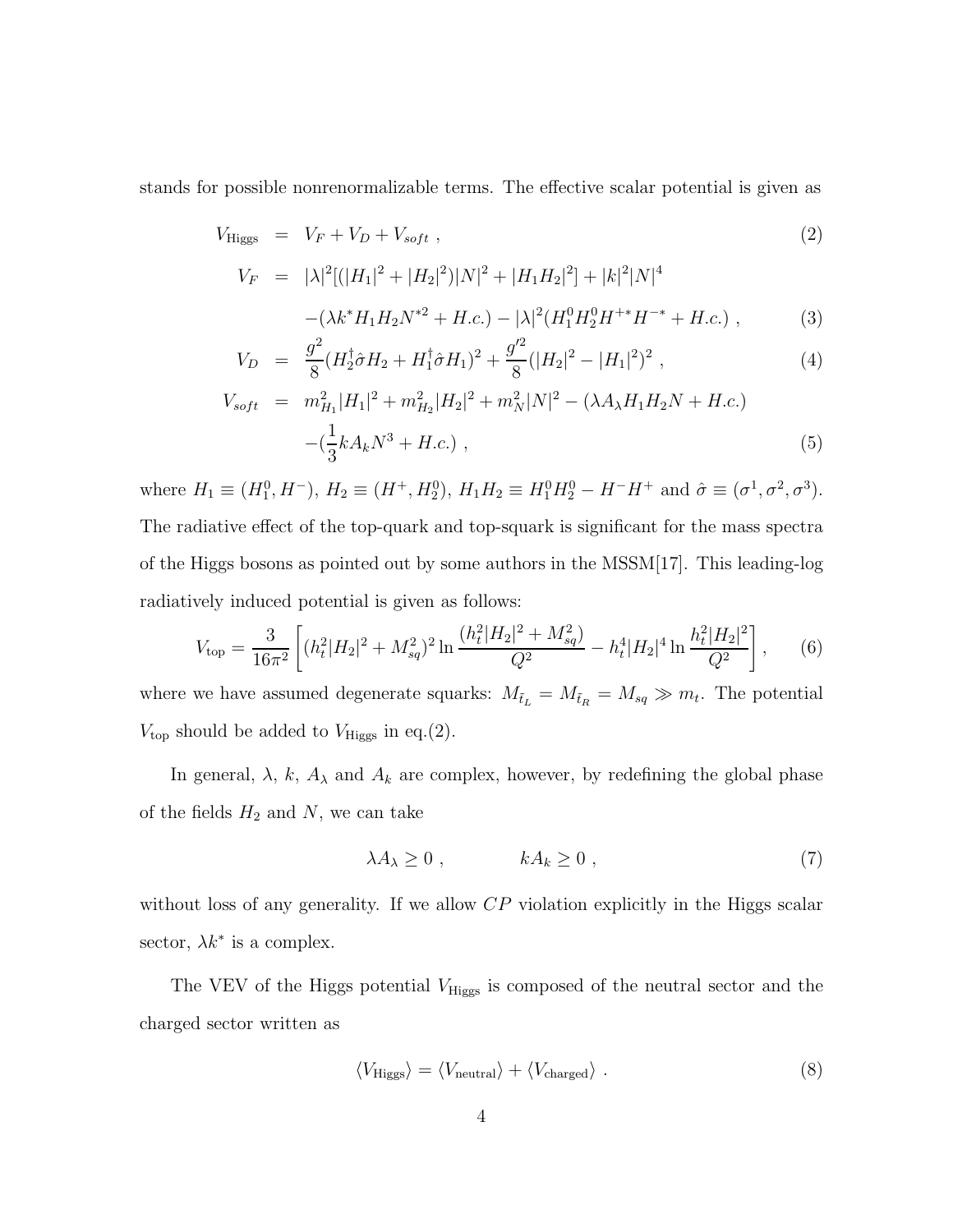Our discussion is concentrated on the neutral Higgs sector because there is no CP violation in the charged Higgs sector. Since the contribution of  $V_{top}$  is not important for qualitative studies of the explicit CP violation, we discuss the magnitude of CP violation without  $V_{\text{top}}$  in sections 2 and 3. However,  $V_{\text{top}}$  contributes significantly to the mass spectra of the Higgs bosons, so we include this effect in the numerical analyses in section 4. Neglecting  $V_{\text{top}}$  for simplicity, we can write

$$
\langle V_{\text{neutral}} \rangle = \lambda^2 (|x|^2 |v_1|^2 + |x|^2 v_2^2 + |v_1|^2 v_2^2) + k^2 |x^4| - v_2 (\lambda k^* v_1 x^{*2} + \lambda^* k v_1^* x^2) + \frac{g^2 + g'^2}{8} (|v_1^2| - v_2^2)^2 + m_{H_1}^2 |v_1^2| + m_{H_2}^2 v_2^2 + m_N^2 |x^2| - \lambda A_\lambda v_2 (v_1 x + v_1^* x^*) - \frac{k A_k}{3} (x^3 + x^{*3}),
$$
\n(9)

where VEV's of the neutral Higgs scalar fields are defined as follows:

$$
v_1 \equiv \langle H_1^0 \rangle \; , \qquad v_2 \equiv \langle H_2^0 \rangle \; , \qquad x \equiv \langle N \rangle \; . \tag{10}
$$

The VEV's  $v_1$  and x are taken to be complex, and  $v_2$  is taken to be a real positive number without loss of generality. Therefore,  $v_1$  and  $x$  are replaced with

$$
v_1 \Longrightarrow v_1 e^{i\alpha} , \qquad \qquad x \Longrightarrow x e^{i\omega} , \qquad (11)
$$

where  $v_1$  and x in RHS are redefined to be real positive numbers, and we give familiar definitions such as

$$
\tan \beta \equiv \frac{v_2}{v_1} \ , \qquad v^2 \equiv v_1^2 + v_2^2 \ . \tag{12}
$$

We also introduce a phase for  $\lambda k^*$  as follows:

$$
\lambda k^* = \lambda k e^{i\varphi} \tag{13}
$$

where  $\lambda$  and k in RHS are redefined as positive real numbers. One can use the minimization conditions of  $V_{\text{neutral}}$  to re-express the soft supersymmetric breaking masses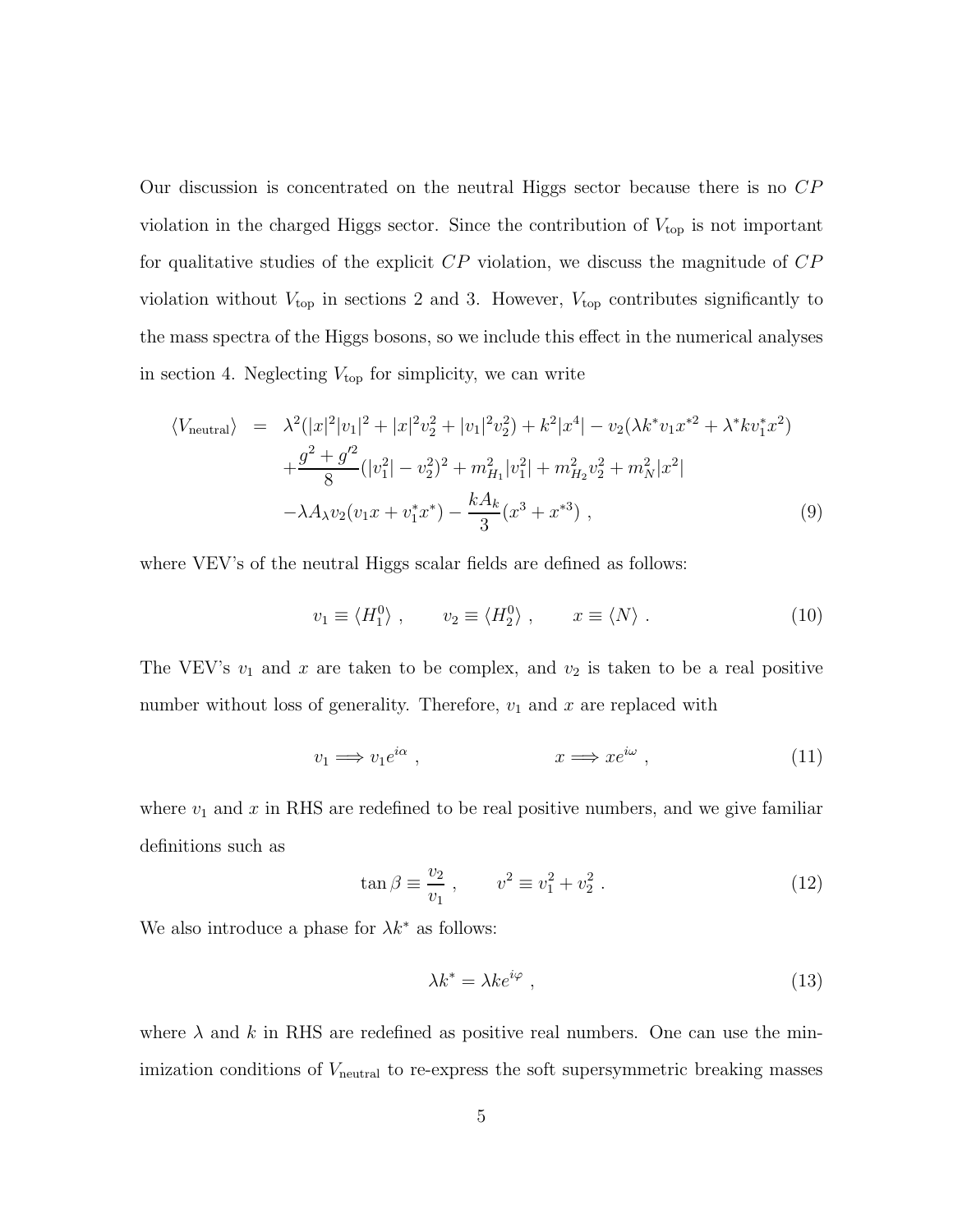$m_{H_1}^2$ ,  $m_{H_2}^2$ ,  $m_N^2$  in terms of the three VEV's and of the remaining parameters  $\lambda$ ,  $k$ ,  $A_\lambda$ ,  $A_k$ :

$$
m_{H_1}^2 = \lambda A_{\lambda} \frac{v_2 x}{v_1} \cos(\alpha + \omega) - \lambda^2 (x^2 + v_2^2) + \lambda k \frac{v_2 x^2}{v_1} \cos(\varphi + \alpha - 2\omega)
$$
  
\n
$$
+ \frac{g^2 + g'^2}{4} (v_2^2 - v_1^2) ,
$$
  
\n
$$
m_{H_2}^2 = \lambda A_{\lambda} \frac{v_1 x}{v_2} \cos(\alpha + \omega) - \lambda^2 (x^2 + v_1^2) + \lambda k \frac{v_1 x^2}{v_2} \cos(\varphi + \alpha - 2\omega)
$$
  
\n
$$
+ \frac{g^2 + g'^2}{4} (v_1^2 - v_2^2) ,
$$
  
\n
$$
m_N^2 = \lambda A_{\lambda} \frac{v_1 v_2}{x} \cos(\alpha + \omega) + k A_{k} x \cos 3\beta - \lambda^2 (v_1^2 + v_2^2) - 2k^2 x^2
$$
  
\n
$$
+ 2\lambda k v_1 v_2 \cos(\varphi + \alpha - 2\omega) .
$$
  
\n(14)

The presence of phases  $\alpha$  and  $\omega$  allows in principle for the spontaneous CP violation. This case was discuused numerically by Babu and Barr[14]. We work in the vacuum of  $\alpha = 0$  and  $\omega = 0$  since we consider the case of the explicit CP violation in this paper.

Let us study the masses of the Higgs scalars. The physical charged Higgs fields is given by

$$
C^{+} \equiv \cos\beta H^{+} + \sin\beta H^{-*} \quad , \tag{15}
$$

while the orthogonal combination corresponds to an unphysical Goldstone boson. The physical charged Higgs boson mass is given as follows:

$$
m_C^2 = m_W^2 - \lambda^2 v^2 + \lambda (A_\lambda + kx \cos \varphi) \frac{2x}{\sin 2\beta} , \qquad (16)
$$

where  $m_W^2 = g^2 v^2 / 2$ . On the other hand, the neutral Higgs scalar masses are given by  $5 \times 5$  mass marix. Decomposing the neutral Higgs fields into their real imaginary components

$$
H_1^0 \equiv \frac{S_1 + iP_1}{\sqrt{2}} \ , \qquad H_2^0 \equiv \frac{S_2 + iP_2}{\sqrt{2}} \ , \qquad N \equiv \frac{X + iY}{\sqrt{2}} \ , \tag{17}
$$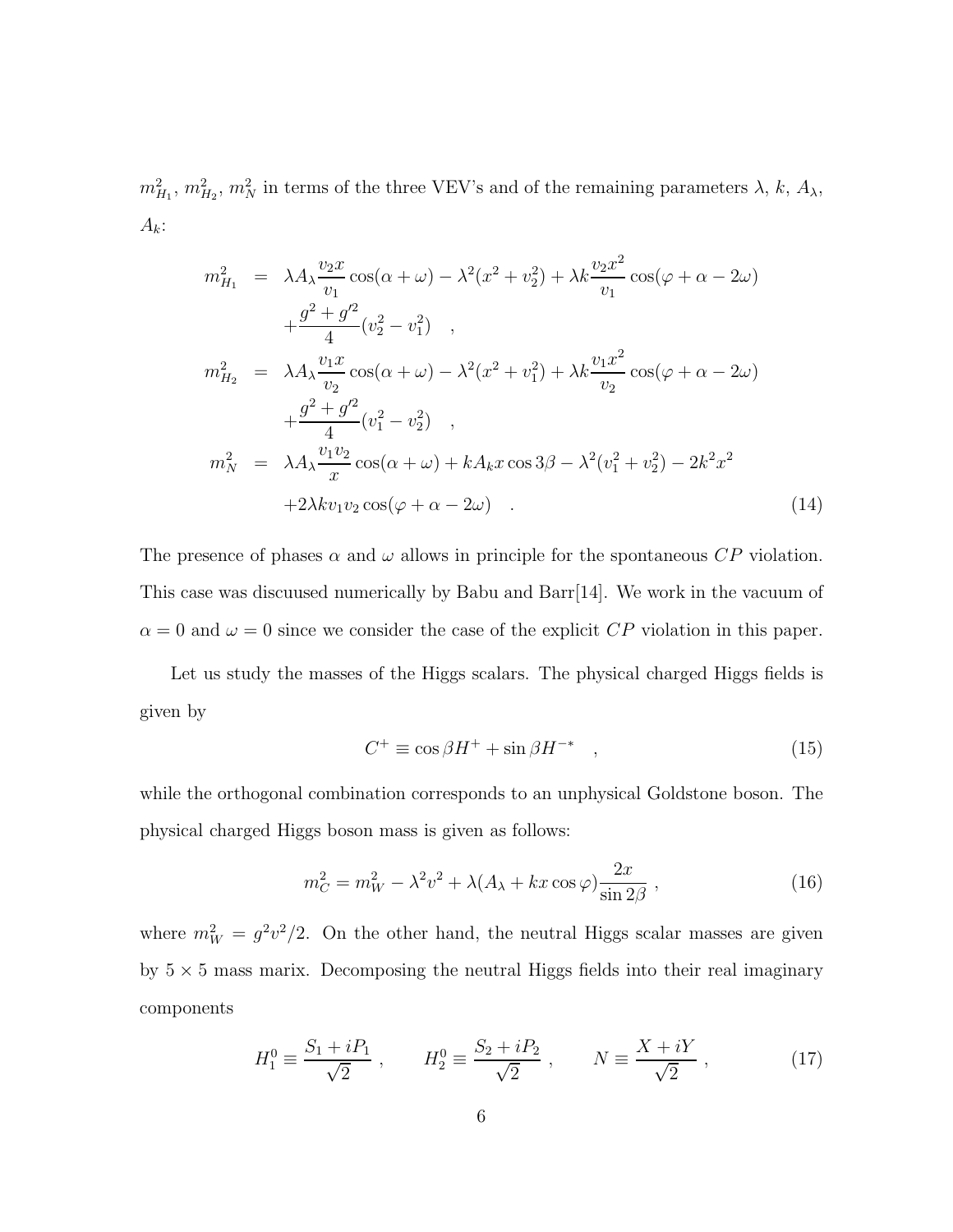shifting  $H_1^0$ ,  $H_2^0$ , N by their expectation values, and expanding the neutral Higgs scalar part of  $V_{\text{Higgs}}$ , we get the mass matrix of the neutral Higgs scalars. After expressing  $P_1$  and  $P_2$  in terms of the neutral Goldstone boson  $G^0 \equiv \cos \beta P_1 - \sin \beta P_2$  and its orthogonal state  $A \equiv \sin \beta P_1 + \cos \beta P_2$ , we get  $5 \times 5$  mass matrix for the Higgs bosons  $A, Y, S_1, S_2$  and X as follows:

$$
M_{\text{Higgs}}^2 = \begin{bmatrix} M_{AY}^{AY} & M_{S_1S_2X}^{AY} \\ (M_{S_1S_2X}^{AY})^T & M_{S_1S_2X}^{S_1S_2X} \end{bmatrix} ,
$$
 (18)

where  $M_{AY}^{AY}$ ,  $M_{S_1S_2X}^{AY}$  and  $M_{S_1S_2X}^{S_1S_2X}$  are  $2 \times 2$ ,  $2 \times 3$  and  $3 \times 3$  submatrices, respectively. The matrix  $M_{AY}^{AY}$  is the one for the Higgs pseudoscalars A and Y as follows:

$$
M_{AY}^{AY} = \begin{pmatrix} \frac{\lambda x v^2}{v_1 v_2} (A_\lambda + kx \cos \varphi) & \lambda v (A_\lambda - 2kx \cos \varphi) \\ \lambda v (A_\lambda - 2kx \cos \varphi) & \frac{\lambda v_1 v_2}{x} A_\lambda + 3A_k kx + 4\lambda k v_1 v_2 \cos \varphi \end{pmatrix} .
$$
 (19)

The matrix  $M_{S_1S_2X}^{S_1S_2X}$  is the one for the Higgs scalars  $S_1$ ,  $S_2$  and X as follows:

$$
M_{S_1S_2X}^{S_1S_2X} = \begin{pmatrix} \overline{g}^2v_1^2 + \frac{\lambda v_2 x}{v_1} & v_1v_2(2\lambda^2 - \overline{g}^2) & 2\lambda^2 v_1 x \\ + \frac{\lambda v_2 x}{v_1}(A_{\lambda} + kx \cos \varphi) & -\lambda x(A_{\lambda} + kx \cos \varphi) & -\lambda v_2(A_{\lambda} + 2kx \cos \varphi) \\ v_1v_2(2\lambda^2 - \overline{g}^2) & \overline{g}^2v_2^2 & 2\lambda^2 v_2 x \\ -\lambda x(A_{\lambda} + kx \cos \varphi) & + \frac{\lambda v_1 x}{v_2}(A_{\lambda} + kx \cos \varphi) & -\lambda v_1(A_{\lambda} + 2kx \cos \varphi) \\ 2\lambda^2 v_1 x & 2\lambda^2 v_2 x & \frac{\lambda v_1 v_2}{x} A_{\lambda} \\ -\lambda v_2(A_{\lambda} + 2kx \cos \varphi) & -\lambda v_1(A_{\lambda} + 2kx \cos \varphi) & -A_k kx + 4k^2 x^2 \end{pmatrix},
$$
\n(20)

where  $\bar{g}^2 \equiv (g^2 + g'^2)/2$ . The matrix  $M_{S_1S_2X}^{AY}$  is the mixing terms of the scalar and pseudoscalar components as follows:

$$
M_{S_1S_2X}^{AY} = \begin{pmatrix} \frac{k\lambda v_1 x^2}{v} \sin \varphi & \frac{k\lambda v_2 x^2}{v} \sin \varphi & 2k\lambda v x \sin \varphi \\ -2k\lambda v_2 x \sin \varphi & -2k\lambda v_1 x \sin \varphi & -2k\lambda v_1 v_2 \sin \varphi \end{pmatrix} .
$$
 (21)

This submatrix is zero if  $CP$  is conserved, that is to say,  $\varphi = 0$ . Then, the matrix  $M_{\text{Higgs}}^2$  in eqs.(18) ~ (21) is reduced to the one given by Ellis et al.[16].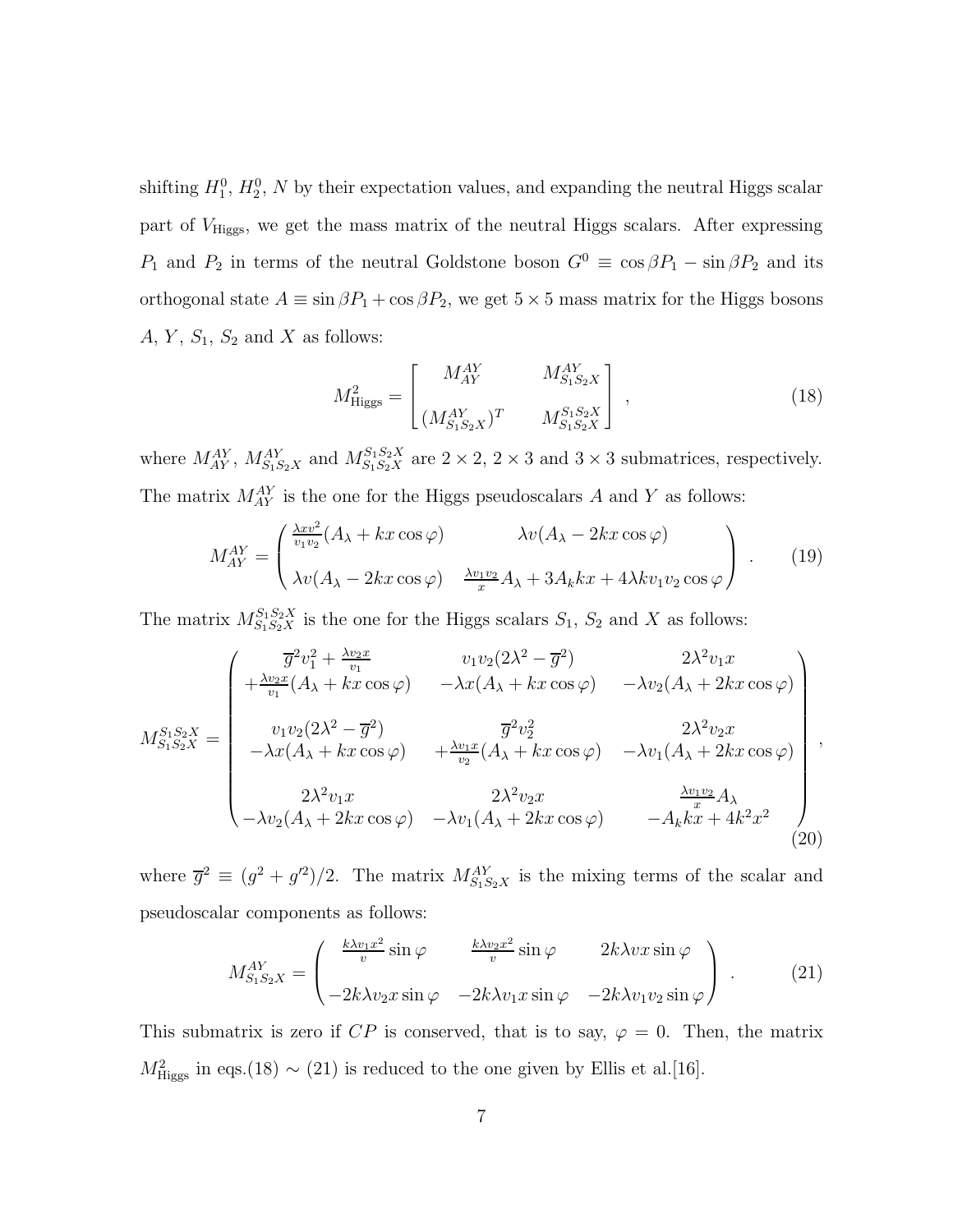### 3. CP Violation in Special Limiting Cases

In general, CP symmetry is violated due to the scalar and pseudoscalar mixing of eq.(21). Its magnitude depends on the values of the Higgs potential parameters, especially, x. Following analyses of the Higgs mass spectra by Ellis et al. [16], we study the magnitude of CP violation in the three special limiting cases: (A)  $x \gg v_1$ ,  $v_2$  with  $\lambda$  and k fixed, (B)  $x \gg v_1$ ,  $v_2$  with  $\lambda x$  and kx fixed and (C)  $x \ll v_1$ ,  $v_2$ . These limits are discussed in the phenomenological standpoint.

### (A) Limits of  $x \gg v_1$ ,  $v_2(\lambda, k \text{ fixed})$

In this limit with  $A_{\lambda}, A_k \simeq O(x)$ , the matrix  $M_{\text{Higgs}}^2$  in eqs.(18)~(21) becomes very simple. Remaining only the terms of order  $O(x^2)$ , the Higgs scalar X and the Higgs pseudoscalar Y almost decouple from other Higgs bosons since these mixing terms are at most order  $O(x)$ . The masse squares of X and Y bosons are an order of  $O(x^2)$  and then, those mixing is negligible small. The effect of  $X$  and  $Y$  contributes to our result in the order of  $v_1/x$  and  $v_2/x$  through the mixings. Therefore, it is enough for  $CP$ violation to consider  $3 \times 3$  submatrix as to A,  $S_1$  and  $S_2$ . Then, the mass matrix is given in the  $A - S_1 - S_2$  system as follows:

$$
M_{\text{Higgs}}^2 = \begin{bmatrix} 2\lambda x A_{\sigma} / \sin 2\beta & \lambda k x^2 \cos \beta \sin \varphi & \lambda k x^2 \sin \beta \sin \varphi \\ \lambda k x^2 \cos \beta \sin \varphi & \overline{g}^2 v^2 \cos^2 \beta + \lambda x A_{\sigma} \tan \beta & (\lambda^2 - \frac{\overline{g}^2}{2}) v^2 \sin 2\beta - \lambda x A_{\sigma} \\ \lambda k x^2 \sin \beta \sin \varphi & (\lambda^2 - \frac{\overline{g}^2}{2}) v^2 \sin 2\beta - \lambda x A_{\sigma} & \overline{g}^2 v^2 \sin^2 \beta + \lambda x A_{\sigma} \cot \beta \\ (22) \end{bmatrix}
$$

where  $A_{\sigma} \equiv A_{\lambda} + kx \cos \varphi$  is defined conveniently and  $A_{\sigma}$  is taken to be of  $O(x)$ . By rotating this matrix using  $U_0$  with

$$
U_0 = \begin{bmatrix} 1 & 0 & 0 \\ 0 & \cos \beta & -\sin \beta \\ 0 & \sin \beta & \cos \beta \end{bmatrix},
$$
 (23)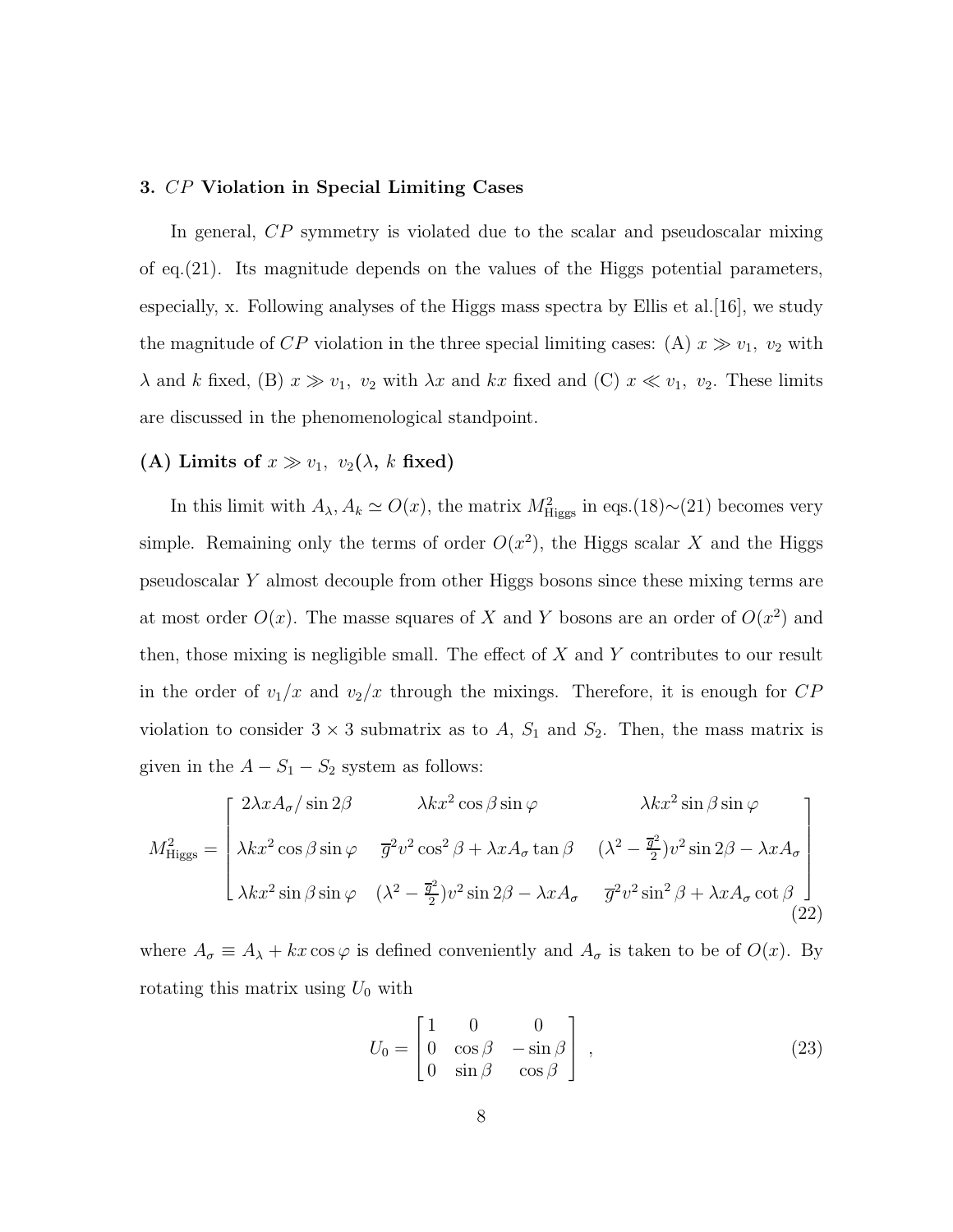we get simple form of the matrix  $M'^{2}_{\text{Higgs}} = U_0^T M^2_{\text{Higgs}} U_0$  in the new basis of  $A - S_1' - S_2'$ as follows:

$$
M_{\text{Higgs}}^{\prime 2} = \begin{bmatrix} \frac{2\lambda x A_{\sigma}}{\sin 2\beta} & \lambda k x^2 \sin \varphi & 0\\ \lambda k x^2 \sin \varphi & (\overline{g}^2 \cos^2 2\beta + \lambda^2 \sin^2 2\beta) v^2 & (\lambda^2 - \overline{g}^2) v^2 \sin 2\beta \cos 2\beta\\ 0 & (\lambda^2 - \overline{g}^2) v^2 \sin 2\beta \cos 2\beta & (\overline{g}^2 - \lambda^2) v^2 \sin^2 2\beta + \frac{2\lambda x A_{\sigma}}{\sin 2\beta} \end{bmatrix} .
$$
\n(24)

In this matrix, the (2-2), (2-3), (3-2) components are very small because these are order of  $O(v^2)$  but others are  $O(x^2)$ . Therefore, the submatrix of  $S'_1 - S'_2$  system is almost diagonal one. Now, we consider only  $A - S'_1$  submatrix, which leads to  $CP$  violation, as follows:

$$
M_{\text{Higgs}}^{\prime 2} = \begin{bmatrix} \frac{2\lambda x A_{\sigma}}{\sin 2\beta} & \lambda k x^2 \sin \varphi \\ \lambda k x^2 \sin \varphi & (\overline{g}^2 \cos^2 2\beta + \lambda^2 \sin^2 2\beta) v^2 \end{bmatrix} . \tag{25}
$$

Since this matrix has a hierarchical structure, one should investigate these mass eigenvalues carefully. While the pseudoscalar mass is very large as  $O(x)$ , the scalar mass is very small as  $O(v)$ . In order to get the condition of positive eigenvalues, we take the determinant of this matrix:

$$
Det[M_{\text{Higgs}}^{\prime 2}] \ge 0 , \qquad (26)
$$

which gives a constraint  $\lambda kx^2 \sin \varphi \le O(xv)$ . Since  $\lambda$  and  $k$  are constants, we get

$$
\sin \varphi \le O(v/x) , \qquad (27)
$$

which means the scalar-pseudoscalar mixing vanishes in the  $x \to \infty$  limit. Therefore, it is concluded that CP violation is minor in this limit.

# (B) Limits of  $x \gg v_1$ ,  $v_2(\lambda x, kx \text{ fixed})$

This limit leads the NMSSM to the MSSM without the Higgs singlet field as discussed Ellis et al.[16]. In this limit with  $A_{\lambda}, A_k \simeq O(v)$ , the X and Y boson decouple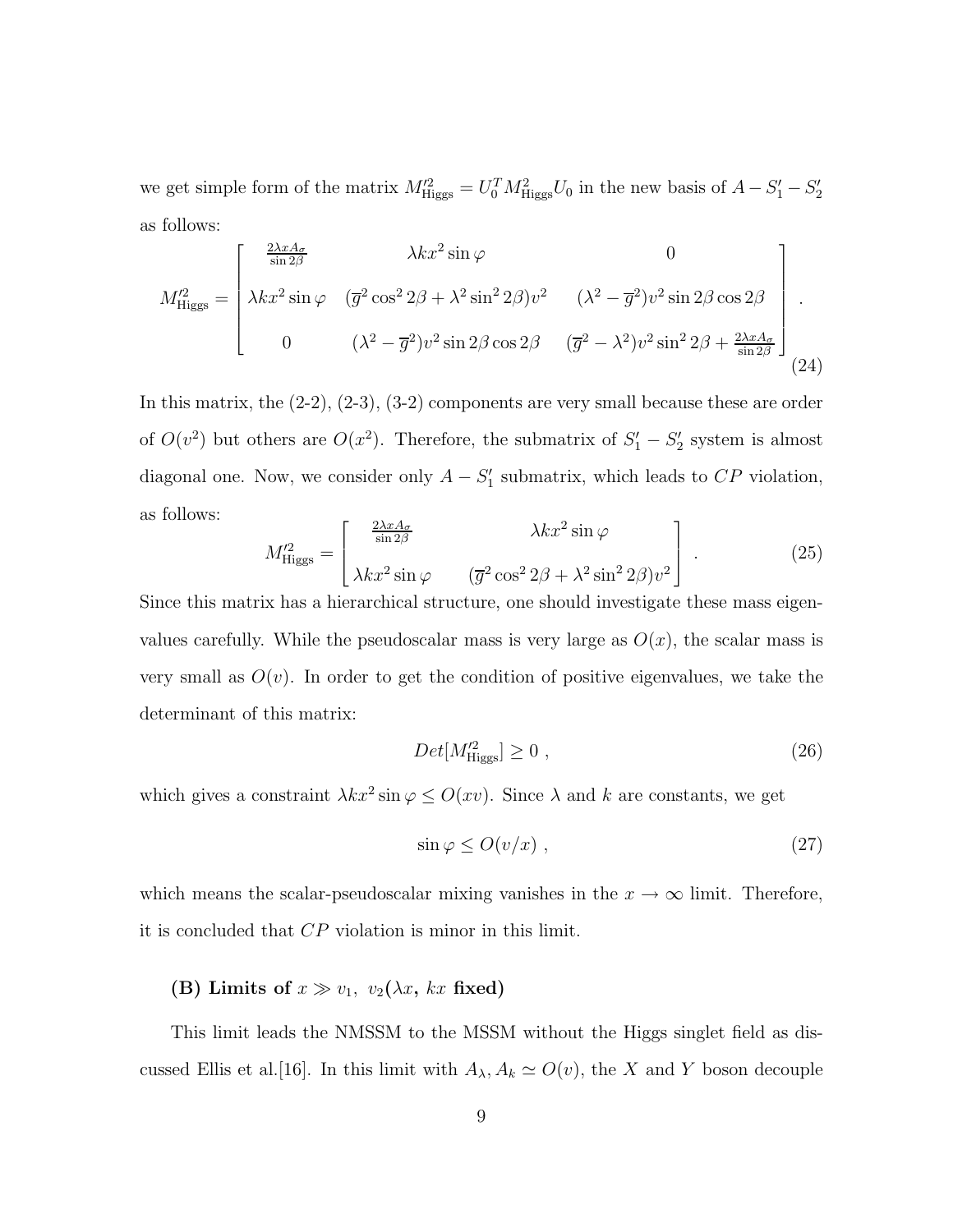from other bosons, and then the matrix  $M<sup>2</sup><sub>Higgs</sub>$  in eqs.(18)∼(21) reduces to the same  $3 \times 3$  matrix in eq.(22). However, masses of X and Y are same order of other Higgs bosons in contrast with the case (A). Using the same orthogonal matrix in eq.(23), we get also the similar matrix as the one in eq.(24) for the  $A - S_1' - S_2'$  system as follows:

$$
M_{\text{Higgs}}^{\prime 2} = \begin{bmatrix} \frac{2\overline{\lambda}A_{\sigma}}{\sin 2\beta} & \overline{\lambda} \ \overline{k}\sin\varphi & 0\\ \overline{\lambda} \ \overline{k}\sin\varphi & (\overline{g}^{2}\cos^{2}2\beta + \lambda^{2}\sin^{2}2\beta)v^{2} & (\lambda^{2} - \overline{g}^{2})v^{2}\sin 2\beta\cos 2\beta\\ 0 & (\lambda^{2} - \overline{g}^{2})v^{2}\sin 2\beta\cos 2\beta & (\overline{g}^{2} - \lambda^{2})v^{2}\sin^{2}2\beta + \frac{2\overline{\lambda}A_{\sigma}}{\sin 2\beta} \end{bmatrix}, (28)
$$

where the definitions  $\overline{\lambda} \equiv \lambda x$  and  $\overline{k} \equiv kx$  are fixed to be constants, while  $\lambda$  and k are order of  $O(1/x)$ . In contrast with the matrix of eq.(22), this matrix has not a hierarchical structure in the considering limit since  $\overline{\lambda}$  and  $\overline{k}$  are finite numbers. Therefore, the submatrix of  $S'_1 - S'_2$  in eq.(28) are far from the diagonal matrix in general. Now, let us discuss the magnitude of CP violation for the special case of  $\tan \beta$ .

The first case is the one with  $\tan \beta = 0$  and  $\infty$ . Since  $\sin 2\beta = 0$ , the submatrix of the  $S'_1 - S'_2$  system is exactly diagonal. The scalar-pseodoscalar mixing is occured only in the  $A - S'_1$  submatrix. The mixing angle is given as follows:

$$
\tan 2\theta_{AS'_1} = \frac{2\overline{\lambda}\ \overline{k}\sin\varphi}{(\overline{g}^2\cos^2 2\beta + \lambda^2\sin^2 2\beta)v^2 - \frac{2\overline{\lambda}A_\sigma}{\sin 2\beta}} \simeq -\frac{\overline{k}}{A_\sigma}\sin\varphi\sin 2\beta\ .\tag{29}
$$

Thus, the scalar-pseudoscalar mixing vanishes in  $\tan \beta = 0$  or  $\infty$  limit since it is proportional to  $\sin 2\beta$  even if  $\sin \varphi \simeq 1$ . Then, the CP violation effect is expected generally to vanish. However, we should pay attention to an exceptional case that the  $CP$  violating effect depends on tan  $\beta$  significantly. We will discuss this case in analyses of the electric dipole moments of the section 4.

The second case is the one of  $\tan \beta = 1$ , which gives  $\cos 2\beta = 0$ . In this case, the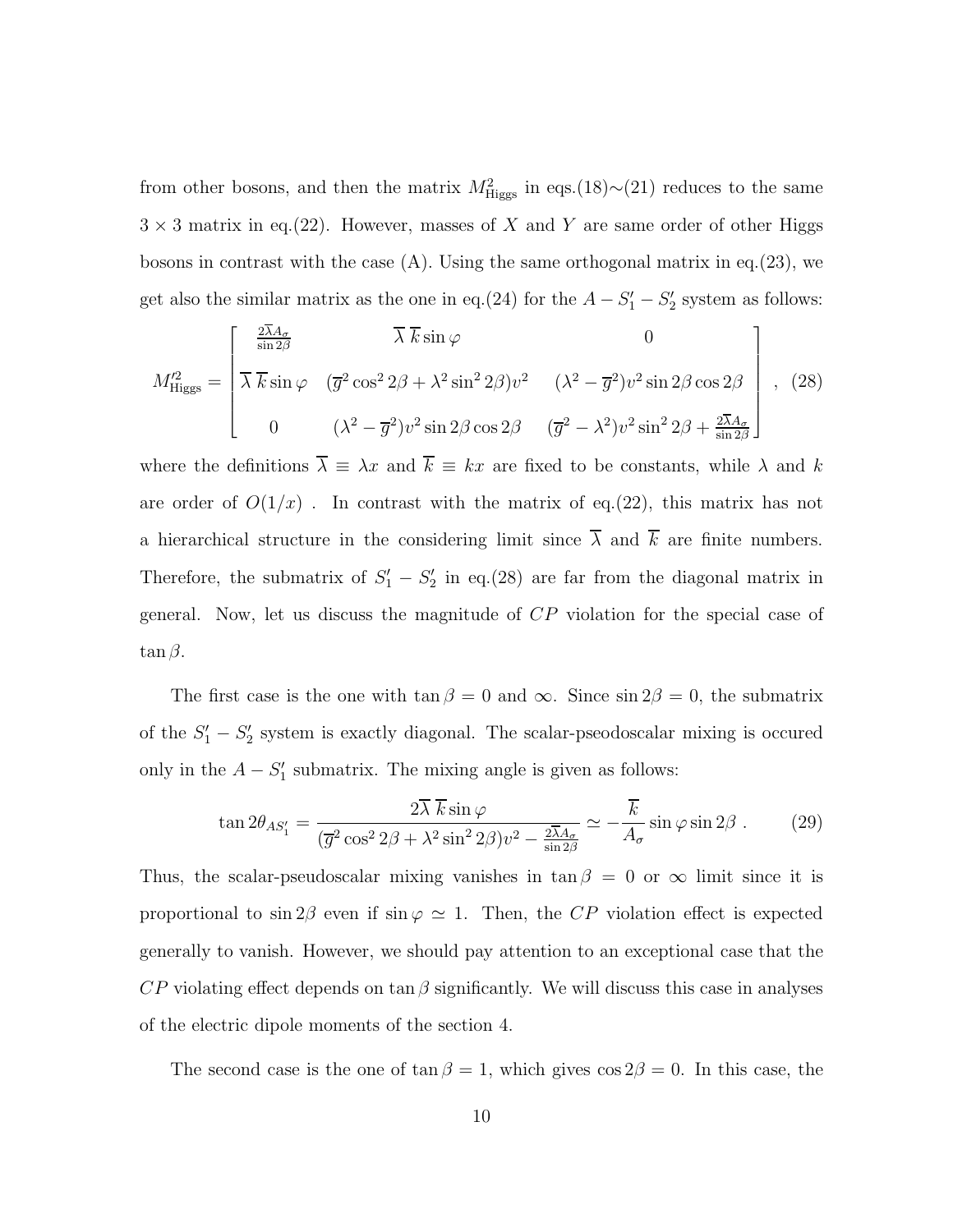scalar-pseodoscalar mixing is also occured only in the  $A-S'_1$  submatrix since the  $S'_1-S'_2$ submatrix is exactly diagonal. Then, the  $S'_1 - S'_1$  component is  $\lambda^2 v^2$  which is order of  $O(v^4/x^2)$ . This hierarchical structure of the mass matrix gives strong constraint for the mixing angle as discussed in the limitting case (A). Applying the positivity condition of the Higgs scalar mass in eq.(26) leads

$$
\sin \varphi \le O(\frac{v}{x}) . \tag{30}
$$

Thus,  $CP$  violation also vanishes in the case of  $\tan \beta = 1$ .

In order to get the finite CP violation, we should choose the region of  $\tan \beta \neq 0$ , 1 and  $\infty$ . If we could adjust the parameter such as

$$
2\overline{\lambda}A_{\sigma} \simeq \overline{g}^{2}v^{2}\cos^{2}2\beta\sin 2\beta , \qquad (31)
$$

by choosing the suitable  $\tan \beta$ , the large scalar-pseudoscalar mixing is expected. However, since the radiative correction  $V_{top}$  becomes significant in this situation, we shall give the numerical analyses in section 4.

### (C) Limits of  $x \ll v_1, v_2$

In the  $x = 0$  limit with  $A_{\lambda}, A_k \simeq O(v)$ , the submatrix  $M_{S_1S_2X}^{AY}$  is described as

$$
M_{S_1 S_2 X}^{AY} = \begin{pmatrix} 0 & 0 & 0 \\ 0 & 0 & -2k\lambda v_1 v_2 \sin \varphi \end{pmatrix} , \qquad (32)
$$

where only the (2-3) component remains to be finite, that is, the scalar-pseudoscalar mixing exists only in the X and Y mixing. Since squares of X and Y boson masses are order of  $O(v^3/x)$  and other matrix elements are at most  $O(v^2)$ , these bosons decouple from other Higgs bosons except for the case of  $\sin 2\beta = 0$ . Ellis et al. [16] have found that the large tan β or  $\cot \beta (\sin 2\beta = 0)$  is not allowed by studying the constraint that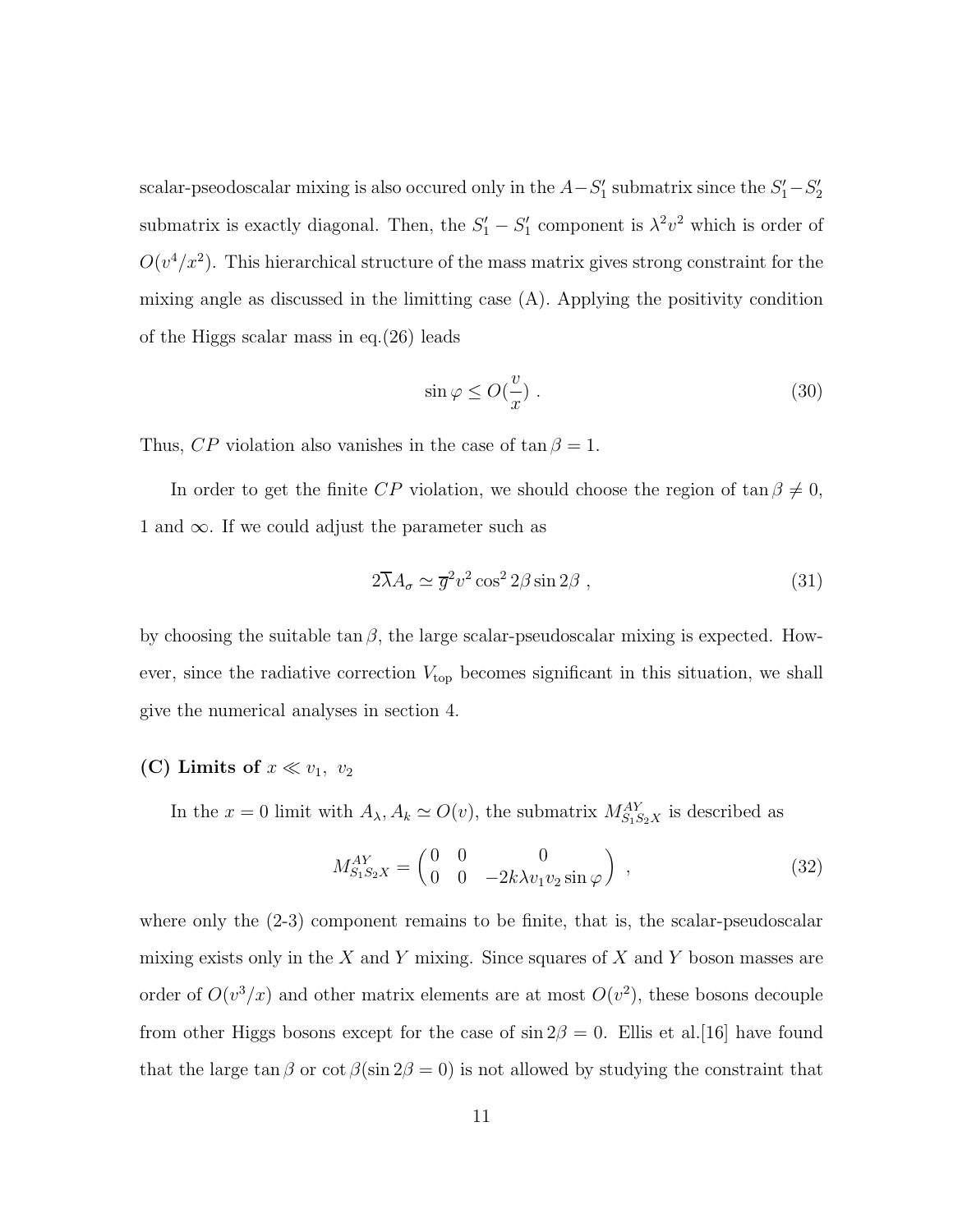the symmetry-breaking vacuum is a deeper minimum than the symmetry vacuum in the case of  $x \ll v_1$ ,  $v_2$ . So, we do not need to consider the case of sin  $2\beta = 0$ .

The submatrix of the  $X - Y$  system is given as follows:

$$
M_{\text{Higgs}}^2 = \begin{pmatrix} \frac{\lambda A_{\lambda} v^2}{2x} \sin 2\beta & -k\lambda v^2 \sin 2\beta \sin \varphi \\ -k\lambda v^2 \sin 2\beta \sin \varphi & \frac{\lambda A_{\lambda} v^2}{2x} \sin 2\beta + 2\lambda k v^2 \sin 2\beta \cos \varphi \end{pmatrix} .
$$
 (33)

Then, the the mixing angle is given as follows:

$$
\tan 2\theta_{XY} = -\frac{2k\lambda v^2 \sin 2\beta \sin \varphi}{2k\lambda v^2 \sin 2\beta \cos \varphi} = -\tan \varphi ,
$$
\n(34)

so the maximal mixing of the scalar-pseudoscalar is realized in the case of  $\varphi = \pm \pi/2$ . The phenomena induced by X and Y Higgs bosons may show the large  $\mathbb{CP}$  violation. However, the mass eigenvalues are infinite in the  $x = 0$  limit, so the  $\overline{CP}$  violation effect on the low energy phenomena would vanish.

### 4. Numerical Discussion of Explicit CP violation

In this section, we show the numerical examples to realize the large CP violation. Generally, the large  $CP$  violation could be caused by choosing x to be  $O(v)$ . However, then, the Higgs boson spectroscopy is very different from the MSSM because  $S_1, S_2$  and  $A$  bosons mix significantly with  $X$  and  $Y$  bosons. In our interest, we present numerical study of the similar case to the MSSM spectroscopy, but the case with CP violation. This is just the limit in case (B).

In the previous section, we have neglected the radiatively induced potential  $V_{\rm top}$ for simplicity because the qualitative result is not changed even if we include it. Now, we should include the  $V_{\text{top}}$  term in our numerical analyses. In the leading-log approximation, this potential contributes only to the mass matrix element  $M_{S_2}^{S_2}$  in eq.(20) as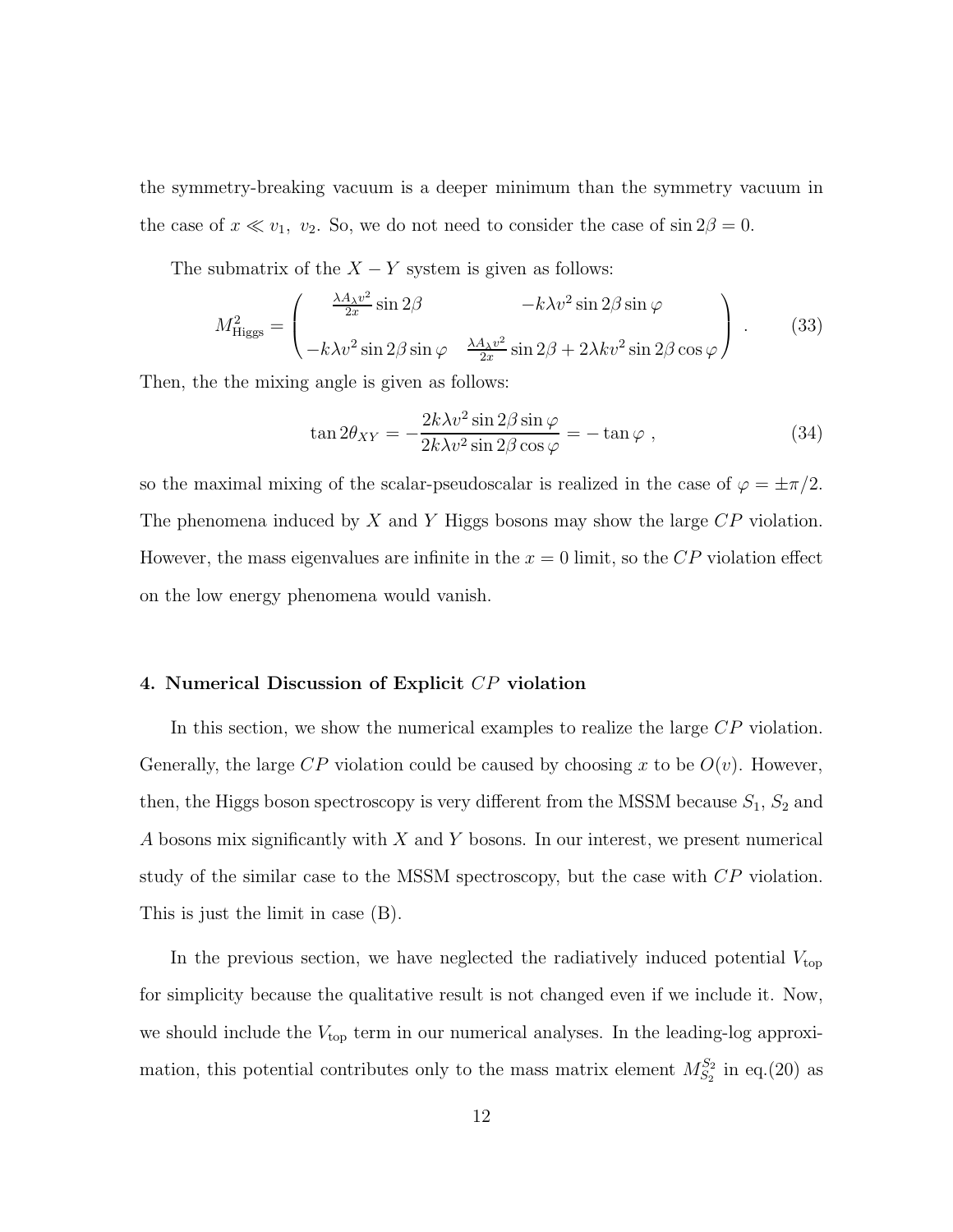follows:

$$
M_{S_2}^{S_2} = (\overline{g}^2 + \Delta)v_2^2 + \frac{\lambda v_1 x}{v_2} (A_\lambda + kx \cos \varphi) , \qquad (35)
$$

where

$$
\Delta = \frac{3h_t^4}{4\pi^2} \left[ \ln \left( \frac{M_{sq}^2}{m_t^2} \right) + p \right] \tag{36}
$$

where p denotes non-logarithmic terms. In the following calculations, we fix  $\Delta = 0.5$ , which corresponds to  $M_{sq} = 3 \text{TeV}$  and  $m_t = 175 \text{GeV}$  with  $p = 1$ [14].

$$
\boldsymbol{\mathrm{Fig.1}}
$$

In Fig.1, we display a plot of the experimentally allowed region in the  $\cos \varphi - \lambda$ plane for fixed values of the other parameters, which are

$$
x = 10v
$$
,  $k = 0.1$ ,  $A_{\lambda} = v$ ,  $A_k = v$ ,  $\tan \beta = 10$ . (37)

One experimental constraint is that the two Higgs bosons have not been produced in the decay of a real  $Z^0[11]$ . The lower boundary(small  $\lambda$ ) in Fig.1 corresponds to  $m_{h_1} + m_{h_2} = m_{Z^0}$ , where  $m_{h_1}$  and  $m_{h_2}$  are two lightest Higgs boson masses. The other constraint is that a light Higgs boson has not been produced in the  $Z^0 \to Z^{0*}h$ process, where h is a physical Higgs boson. If  $h = \sum_{i=1}^{5} \alpha_i \Phi_i$ , where  $\alpha_i$  and  $\Phi_i$  denote mixing factors and neutral Higgs boson fields  $S_1, S_2, A, X, Y$ , respectively, the cross section for this process is approximately proportional to  $|\alpha_1 \cos \beta + \alpha_2 \sin \beta|^2 m_h^{-1}$ . The non-observation of this process gives the upper boundary(large  $\lambda$ ) in Fig.1 by  $m_h \ge$  $(60 \text{GeV})|\alpha_1 \cos \beta + \alpha_2 \sin \beta|^2$ [11]. In addition, the pseudoscalar and scalar bosons should be heavier than 24GeV and 44GeV, respectively[11]. This constraints are satisfied in the allowed region of Fig.1.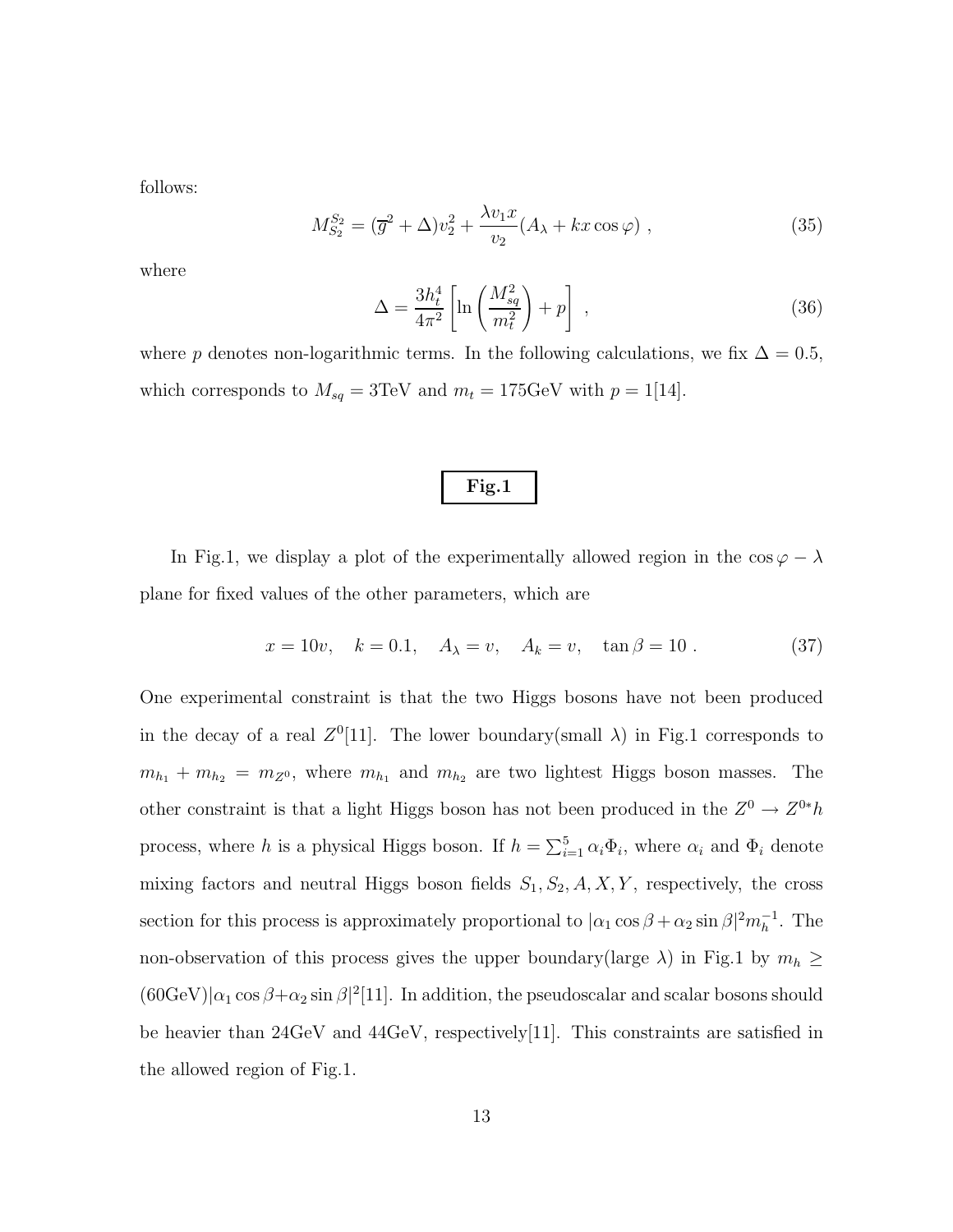In Fig.2, the allowed region of  $\lambda$  is shown in the case of tan  $\beta = 1 \sim 100$  at  $\cos \varphi = 0$ . Other parameters are fixed as given in eq.(37). It is remarked that the allowed region vanishes below tan  $\beta \simeq 1.5$ . This result is consistent with the qualitaive discussion of (B) in section 3, in which  $\varphi$  is constrained to be very small at tan  $\beta \simeq 1$ , and  $\varphi \simeq \pi/2$  is allowed at  $\tan \beta = \infty$ . In both results of Figs. 1 and 2, we fix  $k = 0.1$ , which gives the most wide allowed area of  $\lambda$ . As far as we take  $k = 0.03 \sim 0.2$ , the allowed region is obtained.

### Fig.2

The electric dipole moment(EDM) of electron or neutron is very important quantities to constrain the phase  $\varphi$ . In our scheme, the EDM of electron is calculated in the two-loop level as shown by Barr and Zee[18]. The neutron EDM is also predicted in two-loop level. Both three gluon operator proposed by Weinberg[19] and quark-gluon operator by Gunion and Wyler[20] are taken into account in our calculation. Since the estimation of the hadronic matrix elements is model-dependent, the ambiguity with a few factors should be taken into consideration in the prediction of the neutron EDM. Here, we use the model proposed by Chemtob[21,22]. The recent experimental upper limit of the electron EDM is  $4 \times 10^{-27}$ e $\cdot$  cm[23] and that of the neutron EDM is  $11\times10^{-26}\mathrm{e}\cdot\mathrm{cm}[11].$  It should be remarked that the Barr-Zee operator and the quarkgluon operator are exceptional  $\overline{CP}$  violating operators as discuussed in  $(B)$  of section 3. Since these operators have a term which is proportional to  $\tan^2 \beta$ , this term contributes to the EDM significantly at tan  $\beta \gg 1$  even if the scalar-pseusoscalar mixing is very small. In fact, we find the large predicted EDM at  $\tan \beta = 10$  in Figs. 3 and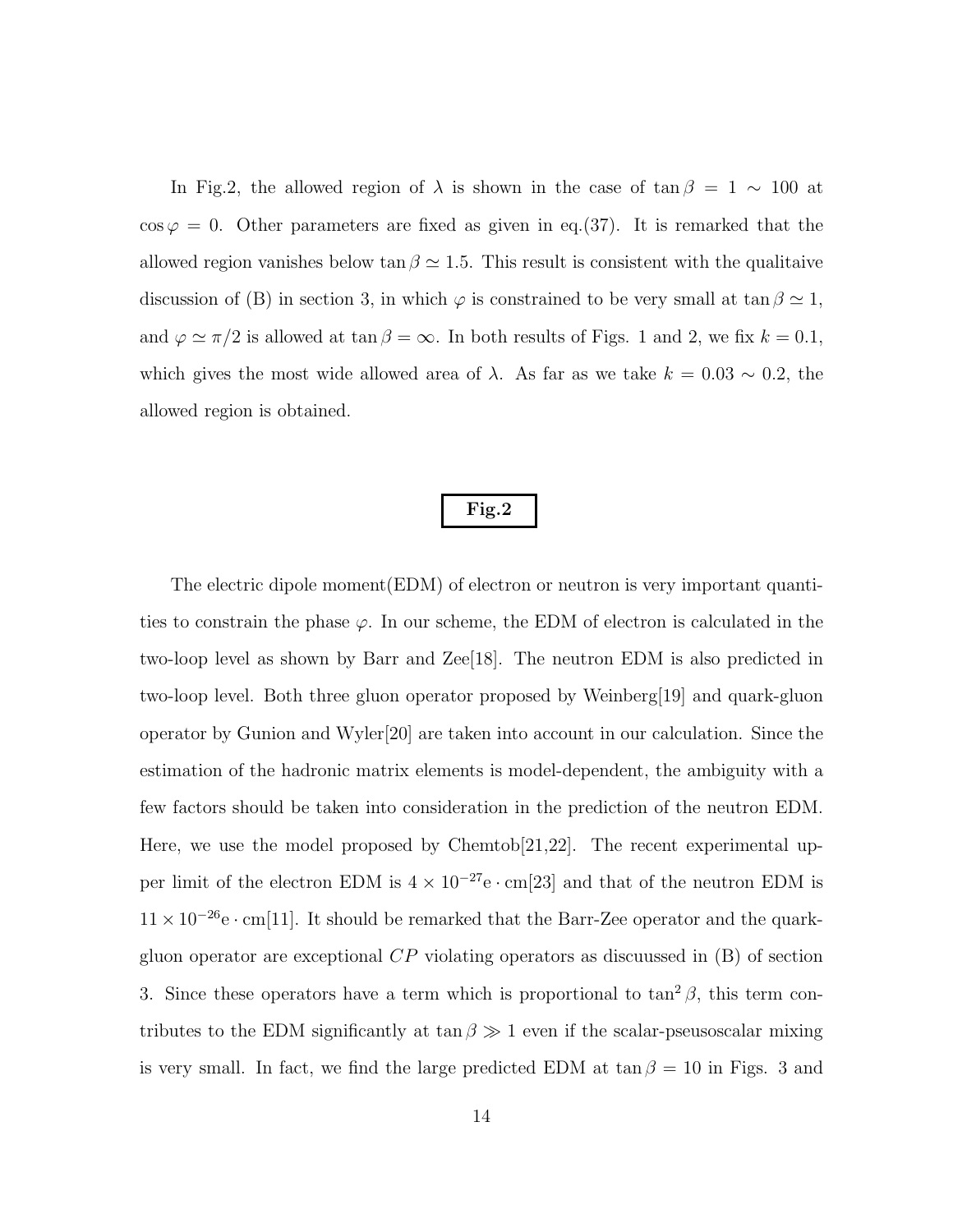4. In these figures, we give the numerical predictions of the electron EDM and the neutron EDM in the allowed region of  $\lambda$  in Fig.1. The upper(lower) boundary of the predictions corresponds to the upper(lower) one of  $\lambda$  in Fig.1. Those predictions lie around experimental upper limits except for the region of  $\cos \varphi \simeq \pm 1$ . If the small  $\lambda$ ,  $O(0.01)$ , is taken, our predictions are below the experimental limits even if the phase  $\varphi$  is a maximal one  $\pi/2$ . We expect both electron EDM and neutron EDM will be observed around  $10^{-27} \sim 10^{-26}$ e $\cdot$  cm in the near future.

# Figs.3 and 4

Let us discuss about the mass of the lightest Higgs boson in our scheme. What is the CP violating effect on it ? The top-loop effect seems to be significant in the lightest Higgs boson mass in the case without  $\mathbb{CP}$  violation [17]. We show the mass of the lightest Higgs boson versus  $\lambda$  for fixed cos  $\varphi = 1, 0.5, 0, -0.5$  in Fig.5. In the region of  $\lambda = 0.01 \sim 0.1$ , the CP violating effect reduces the magnitude of the mass in the order of  $10 \sim 20 \text{GeV}$ . The qualitative result is not so changed if we take  $M_{\rm sq}\ll 3{\rm TeV}.$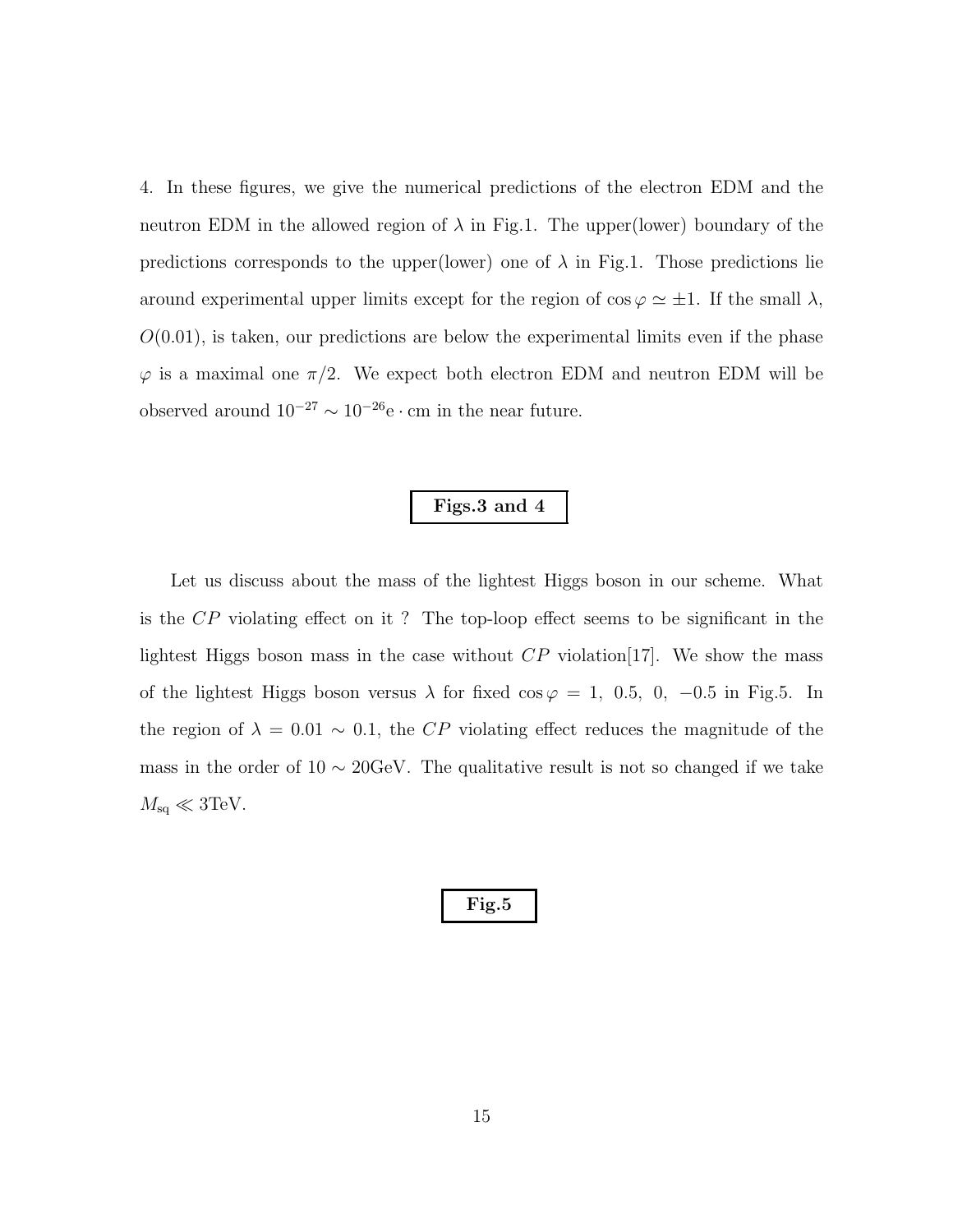#### 5. Summary

We have studied the explicit  $\mathbb{CP}$  violation of the Higgs sector in the MSSM with a gauge singlet Higgs field. The magnitude of CP violation is discussed in the limiting cases of  $x \gg v_1$ ,  $v_2$  and  $x \ll v_1$ ,  $v_2$ . We have shown that the large CP violation is realized in the region of  $\tan \beta \geq 1.5$  for the case of  $x \gg v_1$ ,  $v_2$  with the fixed values of  $\lambda x$  and  $kx$ . In other cases, the explicit CP violation is minor for the Higgs sector. Since CP violation in the Higgs sector does not ocuur in the MSSM without a gauge singlet Higgs field, CP violation is an important signal of the existence of the gauge singlet Higgs field. In the present case of the Higgs sector, the predictions of the electron EDM and the neutron EDM lie around the experimental upper limits. Our results suggest that these EDM's will be observed in the near future if  $CP$  is explicitly violated through the Higgs sector in the NMSSM. Furthermore, we have found that the large CP violation effect reduces the magnitude of the lightest Higgs boson mass in the order of a few ten GeV. Thus, the explicit  $\mathbb{CP}$  violation due to the gauge singlet Higgs boson will give us interesting phenomena in the forthcoming experiments.

We would like to thank Professors T. Hayashi, Y. Koide and S. Wakaizumi and Mr. N. Haba for helpful discussions. This research is supported by the Grant-in-Aid for Scientific Research, Ministry of Education, Science and Culture, Japan(No.06220101 and No.06640386).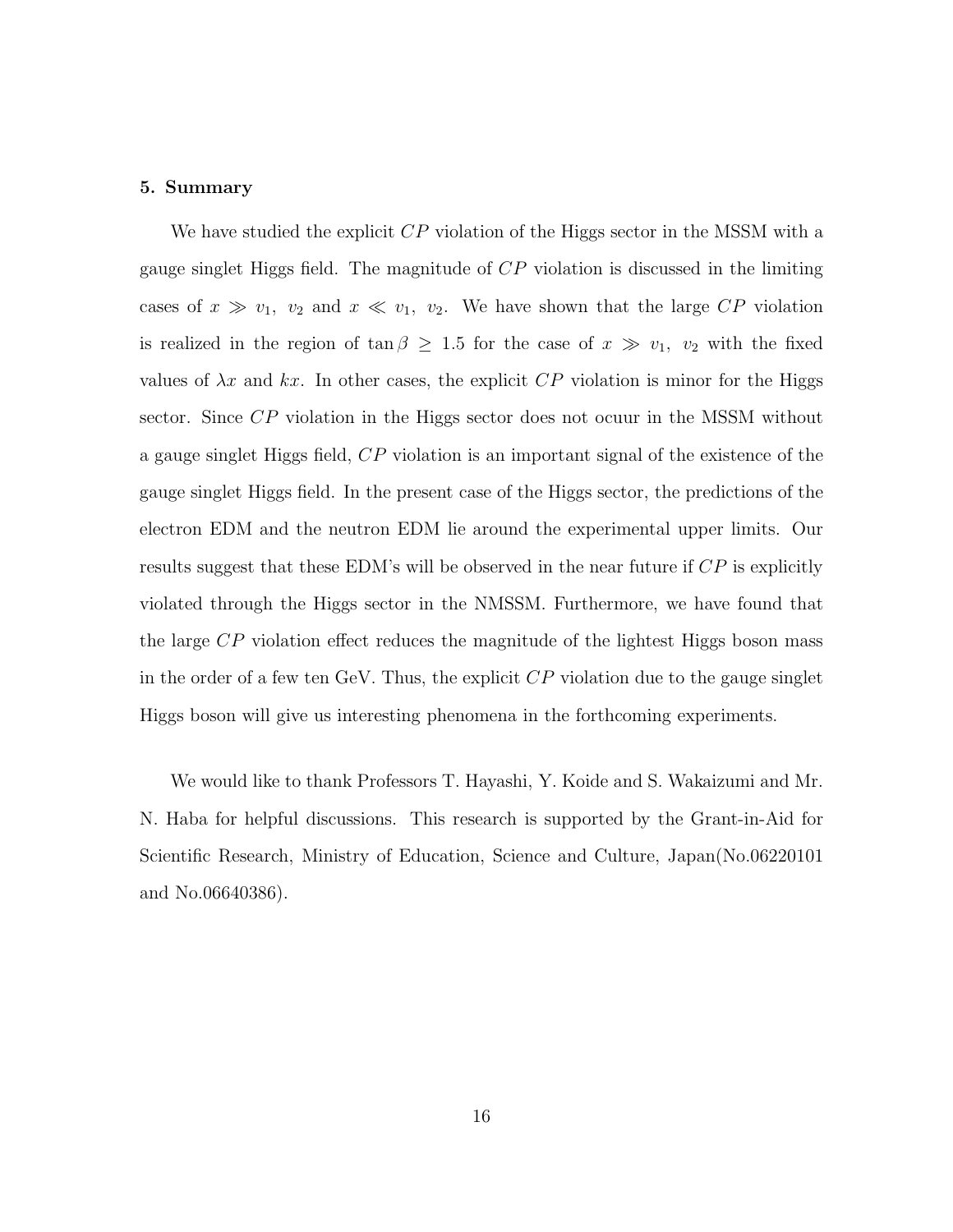# References

- [1] M.Kobayashi and T.Maskawa, Prog. Theor. Phys. 49, 652(1973).
- [2] For a text of Higgs physics see J.F. Gunion, H.E. Haber, G.L.Kane and S. Dawson, "Higgs Hunter's Guide", Addison-Wesley, Reading, MA(1990).
- [3] T.D. Lee, Phys. Rev. **D8**, 1226(1973).
- [4] G.C. Branco and M.N. Rebelo, Phys. Lett. 160B, 117(1985).
- [5] S. Weinberg, Phys. Rev. D42, 860(1990).
- [6] U. Amaldi, W. de Boer and H. Fürstenau, Phys. Lett.  $260B$ ,  $447(1991)$ .
- [7] H.P. Nilles, Phys. Rep. 110, 1(1984);

H.E. Haber and G.L. Kane, Phys. Rep. 117, 75(1985);

A.B. Lahanas and D.V. Nanopoulos, Phys. Rep. 145, 1(1987);

- J.F. Gunion and H.E. Haber, Nucl. Phys. B272, 1(1986); B278, 449(1986);
- B307, 445(1988).
- [8] N.Maekawa, Phys. Lett. B282, 387(1992).
- [9] A. Pomarol, Phys. Lett. B287, 331(1992).
- [10] H. Georgi and S.L. Glashow, Phys. Rev. **D6**, 2977(1972); S. Coleman and E. Weinberg, Phys. Rev. D7, 1888(1973); H. Georgi and A. Pais, Phys. Rev. D10, 1246(1974); D16, 3520(1977).
- [11] Particle Data Group, K. Hikasa et al., Phys. Rev. D49, S1(1994).
- [12] S.M. Barr and A. Masiero, Phys. Rev. D38, 366(1988);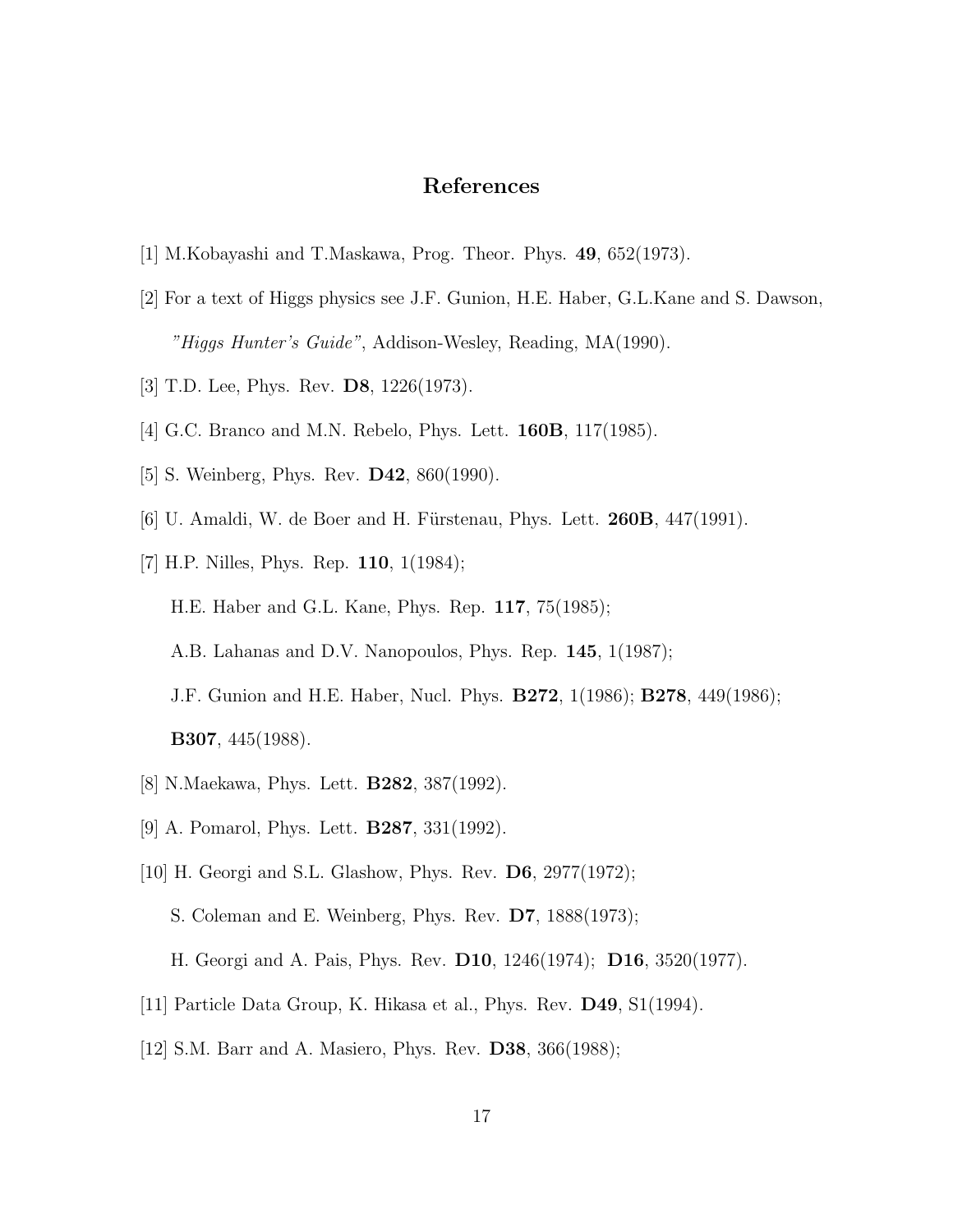A. Pomarol, Phys. Rev. D47, 273(1992);

J.R. Espinosa, J.M. Moreno and M. Quiros, Phys. Lett. B319, 505(1993);

S.M. Barr and G. Segre, Phys. Rev. D48, 302(1993);

A. Pomarol, Phys. Rev. D47, 273(1993).

- [13] J.C. Romão, Phys. Lett. **B173**, 309(1986).
- [14] K.S. Babu and S.M. Barr, Phys. Rev. D49, 2156(1994).
- [15] P. Fayet, Nucl. Phys. **B90**, 104(1975);

R.K. Kaul and P. Majumdar, Nucl. Phys. B199, 36(1982);

R. Barbieri, S. Ferrara and C.A. Sávoy, Phys. Lett. 119B, 343(1982);

H.P. Nilles, M. Srednicki and D. Wyler, Phys. Lett. 120B, 346(1983);

J.M. Frère, D.R.T. Jones and S. Raby, Nucl. Phys. **B222**, 11(1983);

J.P. Derendinger and C.A. Savoy, Nucl. Phys. B237, 307(1984).

- [16] J. Ellis, J.F. Gunion, H.E. Haber, L. Roszkowski and F. Zwirner, Phys. Rev. D39, 844(1989).
- [17] Y. Okada, M. Yamaguchi, and T. Yanagida, Prog. Theor. Phys. 85, 1(1991); J. Ellis, G. Ridolfi and F. Zwirner, Phys. Lett. 257B, 83(1991); H. Haber and R. Hempfling, Phys. Rev. Lett. 66, 1815(1991);
	- R. Barbieri, M. Frigeni and F. Caravaglios, Phys. Lett. 258B, 167(1991);
	- A. Yamada, Phys. Lett. 263B, 233(1991);
	- P. Binétruy and C.A. Savoy, Phys. Lett. **277B**, 453(1992).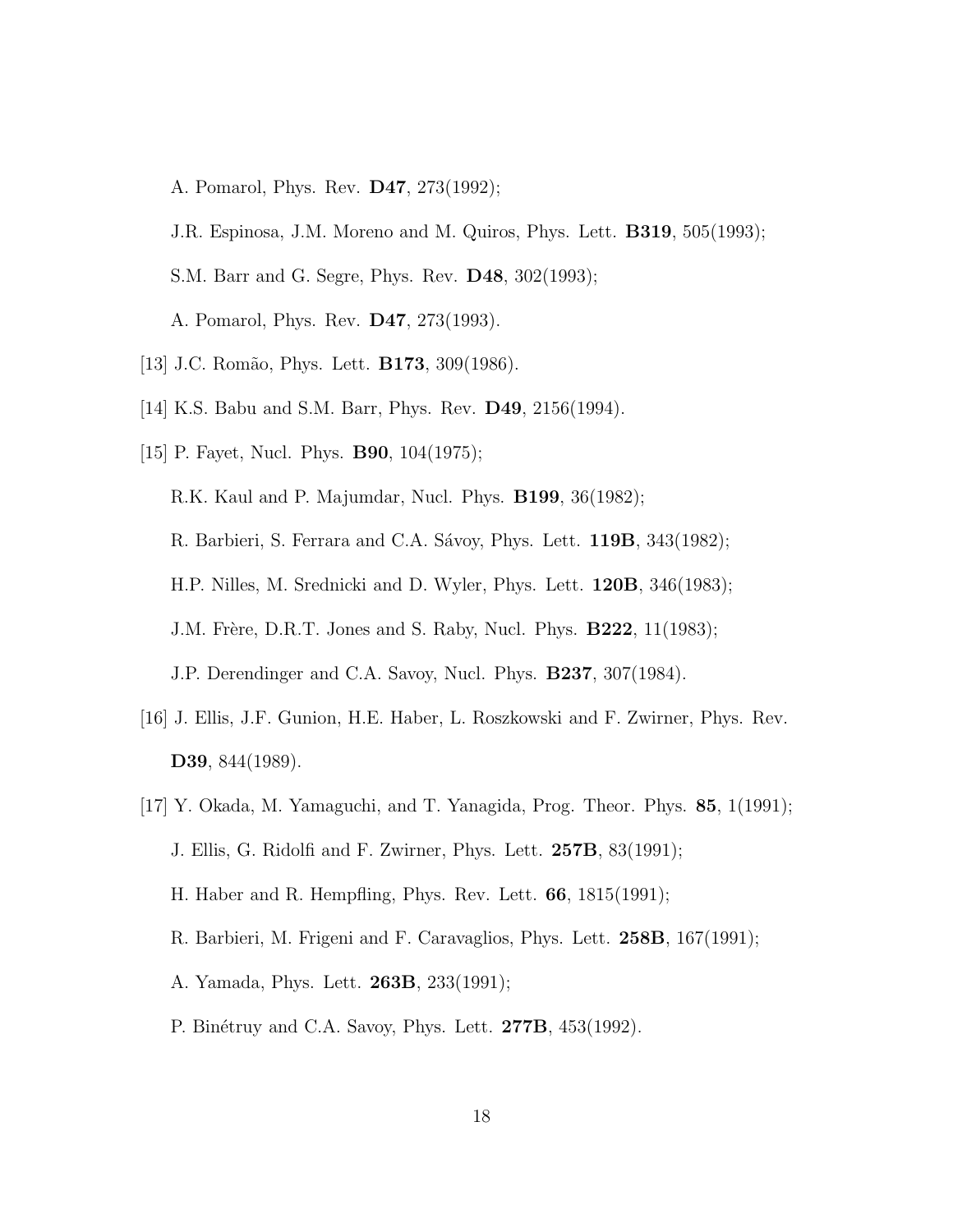[18] S.M. Barr and A. Zee, Phys. Rev. Lett. 65, 21(1990); S.M. Barr, Phys. Rev. Lett. 68, 1822(1992); Phys. Rev. D47, 2025(1993); D. Chang, T.W. Kephart, W-Y. Keung and T.C. Yuan, Phys. Rev. Lett. 68,

439(1992).

- [19] S. Weinberg, Phys. Rev. Lett. 63, 2333(1989).
- [20] J.F. Gunion and D. Wyler, Phys. Letts. **248B**, 170(1990).
- [21] M. Chemtob, Phys. Rev. D45, 1649(1992).
- [22] T.Hayashi, Y.Koide, M.Matsuda and M.Tanimoto, Prog. Theor. Phys. 91, 915(1994).
- [23] E.D. Commins, S.B. Ross, D. DeMille and B.C. Regan, Phys. Rev. A50, 2960(1994).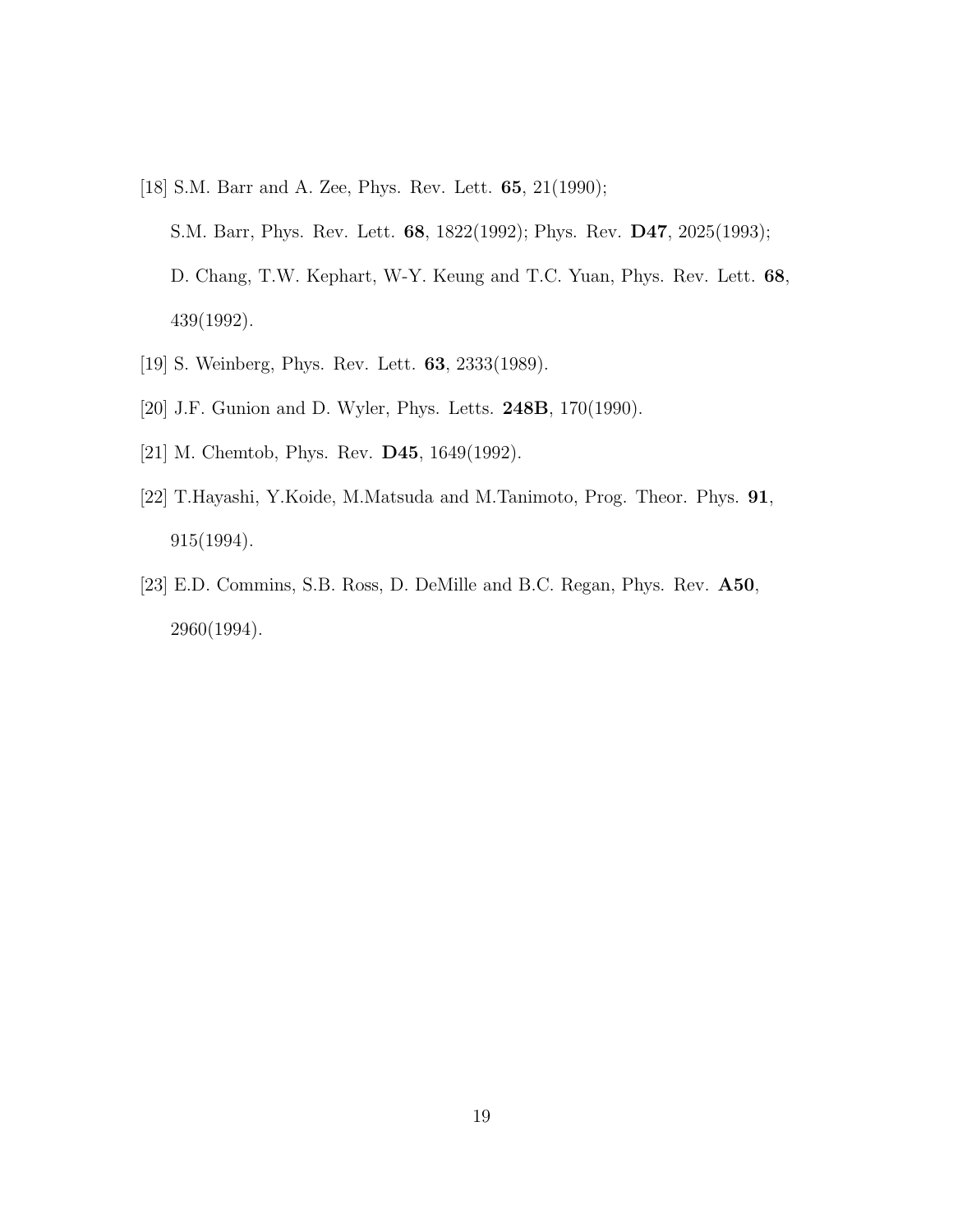### Figure Captions

#### Fig.1

The allowed region in the  $\cos \varphi - \lambda$  plane for  $x = 10v$ ,  $k = 0.1$   $A_{\lambda} = v$ ,  $A_k = v$ and tan  $\beta = 10$ . The lower boundary corresponds to  $m_{h_1} + m_{h_2} = m_{Z^0}$  and the upper boundary is given by the nonobservation of  $Z^0 \to Z^{0*}h$ .

### Fig.2

The allowed region in the  $\tan \beta - \lambda$  plane at  $\cos \varphi = 0$ . The notations are same as in Fig.1

### Fig.3

The predicted electron EDM in the allowed region in Fig.1. The lower(upper) boundary corresponds to the lower(upper) one in Fig.1. The doted-line denotes the experimental upper-limit.

#### Fig.4

The predicted neutron EDM in the allowed region in Fig.1. The lower(upper) boundary corresponds to the lower(upper) one in Fig.1. The doted-line denotes the experimental upper-limit.

#### Fig.5

The predicted lightest Higgs boson mass versus  $\lambda$  for  $\cos \varphi = 1$ , 0.5, 0, -0.5 in the case of  $\Delta = 0.5$ .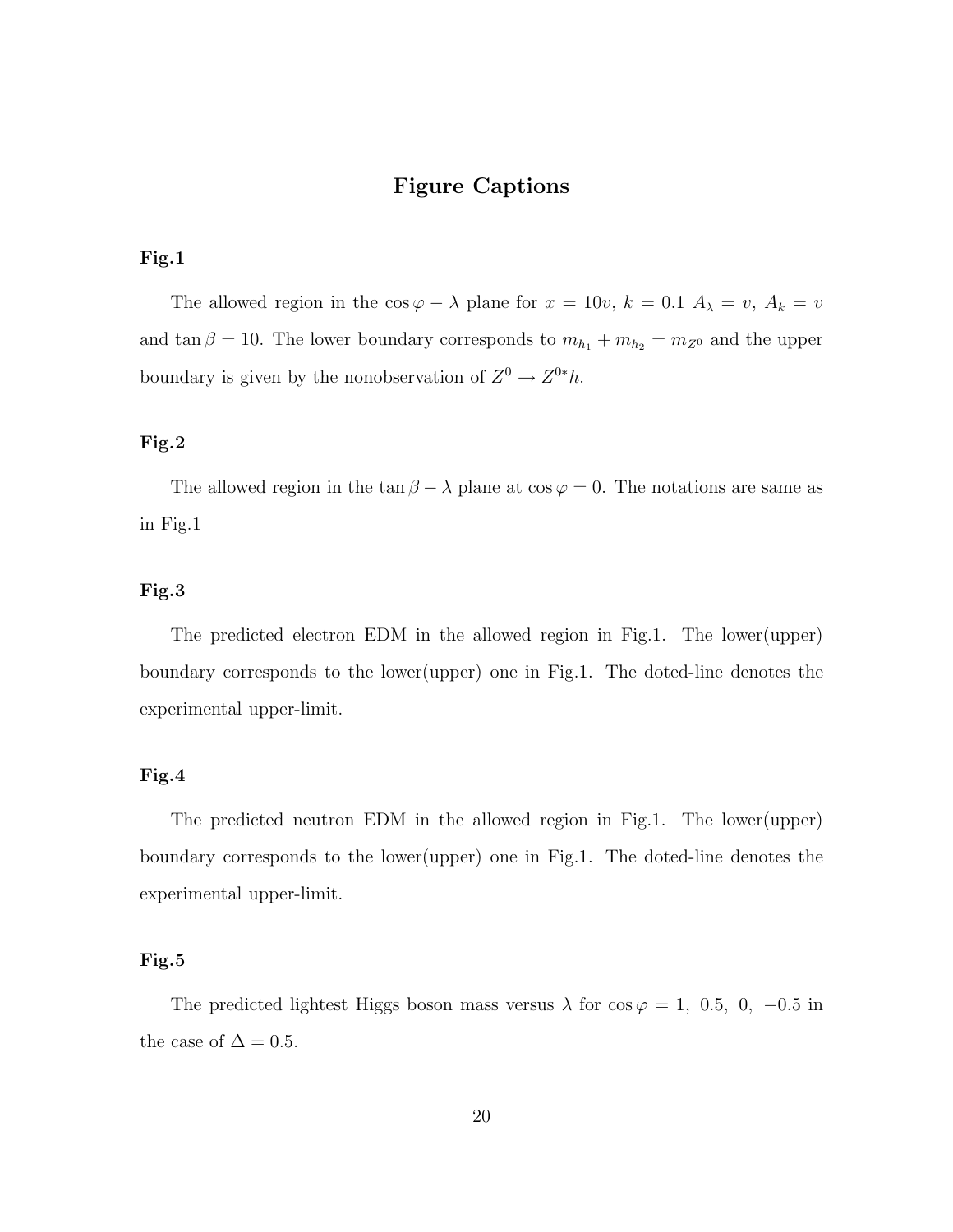This figure "fig1-1.png" is available in "png" format from:

<http://arXiv.org/ps/hep-ph/9504260v1>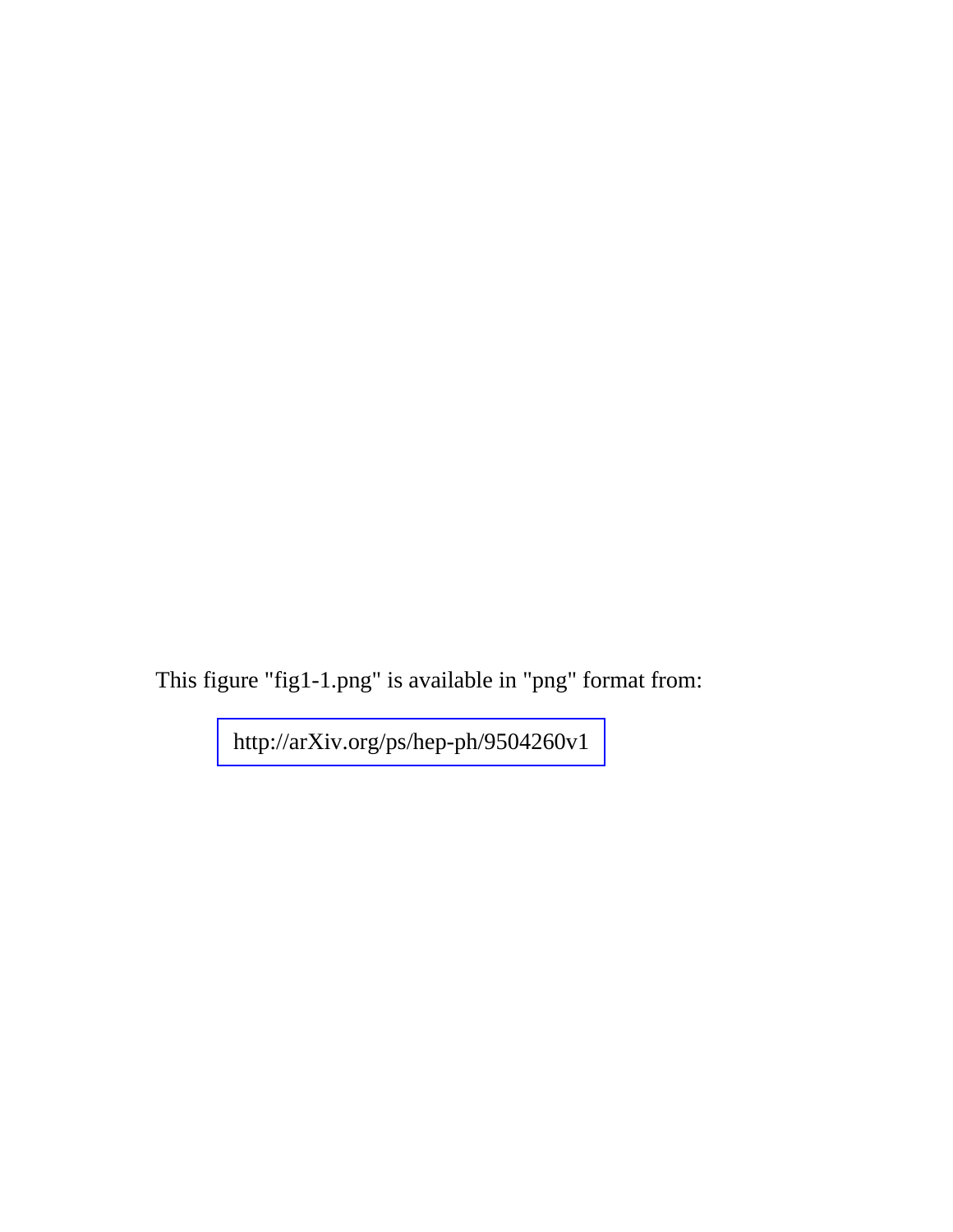This figure "fig1-2.png" is available in "png" format from:

<http://arXiv.org/ps/hep-ph/9504260v1>